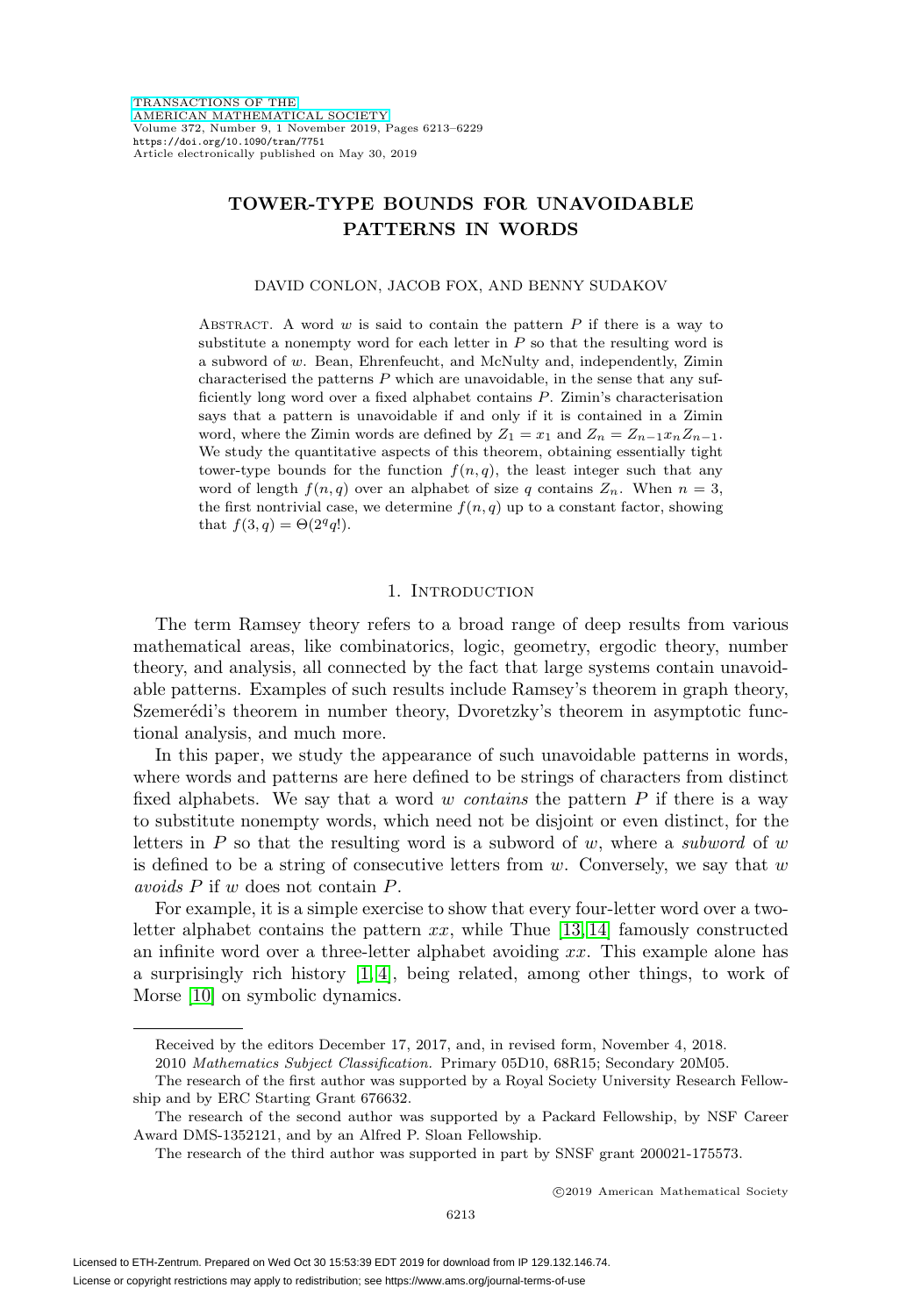For a positive integer q, we say that the pattern  $P$  is q-unavoidable if every sufficiently long word over a  $q$ -letter alphabet contains a copy of  $P$ . In the example above, where  $P = xx$ , P is 2-unavoidable, but 3-avoidable. We say that the pattern  $P$  is *unavoidable* if it is  $q$ -unavoidable for all  $q$ . The unavoidable patterns were characterised by Bean, Ehrenfeucht, and McNulty [\[3\]](#page-16-5) and, independently, by Zimin [\[15\]](#page-16-6). Zimin's characterisation, which is particularly appropriate for our purposes, says that a pattern is unavoidable if and only if it is contained in a Zimin word.

The Zimin words are defined recursively:  $Z_1 = a, Z_2 = aba, Z_3 = abacaba,$ and, in general,  $Z_n = Z_{n-1} x Z_{n-1}$ , where x is a new letter. As well as playing a central role in the study of unavoidable patterns in words, these words are important in the study of Burnside-type problems, showing up in Ol'shanskii's proof of the Novikov–Adian theorem and, in a slightly different guise, in Zelmanov's work on the restricted Burnside problem (see [\[12\]](#page-16-7) for a thorough discussion).

It is natural and interesting to consider the quantitative aspects of Zimin's theo-rem. Following Cooper and Rorabaugh [\[8\]](#page-16-8), we let  $f(n, q)$  denote the smallest integer such that every word of length  $f(n, q)$  over an alphabet of size q contains a copy of  $Z_n$ . It is a simple exercise to verify that  $f(1,q) = 1$  and  $f(2,q) = 2q + 1$ . For general n, Zimin's work gives an Ackermann-type upper bound for  $f(n, q)$ . However, a combination of recent results due to Cooper and Rorabaugh [\[8\]](#page-16-8) and Rytter and Shur [\[11\]](#page-16-9) gives the considerably better bound that, for  $n \geq 3$  and  $q \geq 2$ ,

$$
f(n,q) \leq q^{q^{(1-\alpha q)} \cdot \alpha}
$$

where the  $o(q)$  term in the topmost exponent does not depend on n (in fact, it can be taken to be zero when  $q$  is sufficiently large).

Our first result is a lower bound matching the upper bound when  $q$  is sufficiently large in terms of n.

<span id="page-1-0"></span>**Theorem 1.1.** For any fixed  $n \geq 3$ ,

$$
f(n,q) \geq q^{q^{(1-\alpha/q)}}.
$$

In particular, for  $n = 3$ , this says that  $f(3, q) \geq q^{q - o(q)}$ , a result we will prove by an appeal to the Lovász local lemma. A key observation here is that it is not enough to apply the local lemma to the uniform random model where every word of a given length occurs with the same probability (though an approach of this form is discussed in [\[8\]](#page-16-8)). Instead, we make use of a nonuniform random model which separates all instances of any given letter.

For higher n, there are two different ways to proceed, one based on generalising the local lemma argument discussed above and another based on an explicit iterative construction which allows us to step up from the  $Z_n$ -case to the  $Z_{n+1}$ -case for all  $n \geq 3$ . This is in some ways analogous to the situation for hypergraph Ramsey numbers, where the Ramsey numbers of complete 3-uniform hypergraphs determine the Ramsey numbers of complete k-uniform hypergraph for all  $k \geq 4$ . The difference here is that we are able to determine  $f(3, q)$  very accurately, while the Ramsey number of the complete 3-uniform hypergraph remains as elusive as ever (see [\[7\]](#page-16-10) for a thorough discussion).

This stepping-up method also allows us to address the weakness in Theorem [1.1,](#page-1-0) that  $n$  is taken to be fixed. Indeed, after suitable modification, the method proves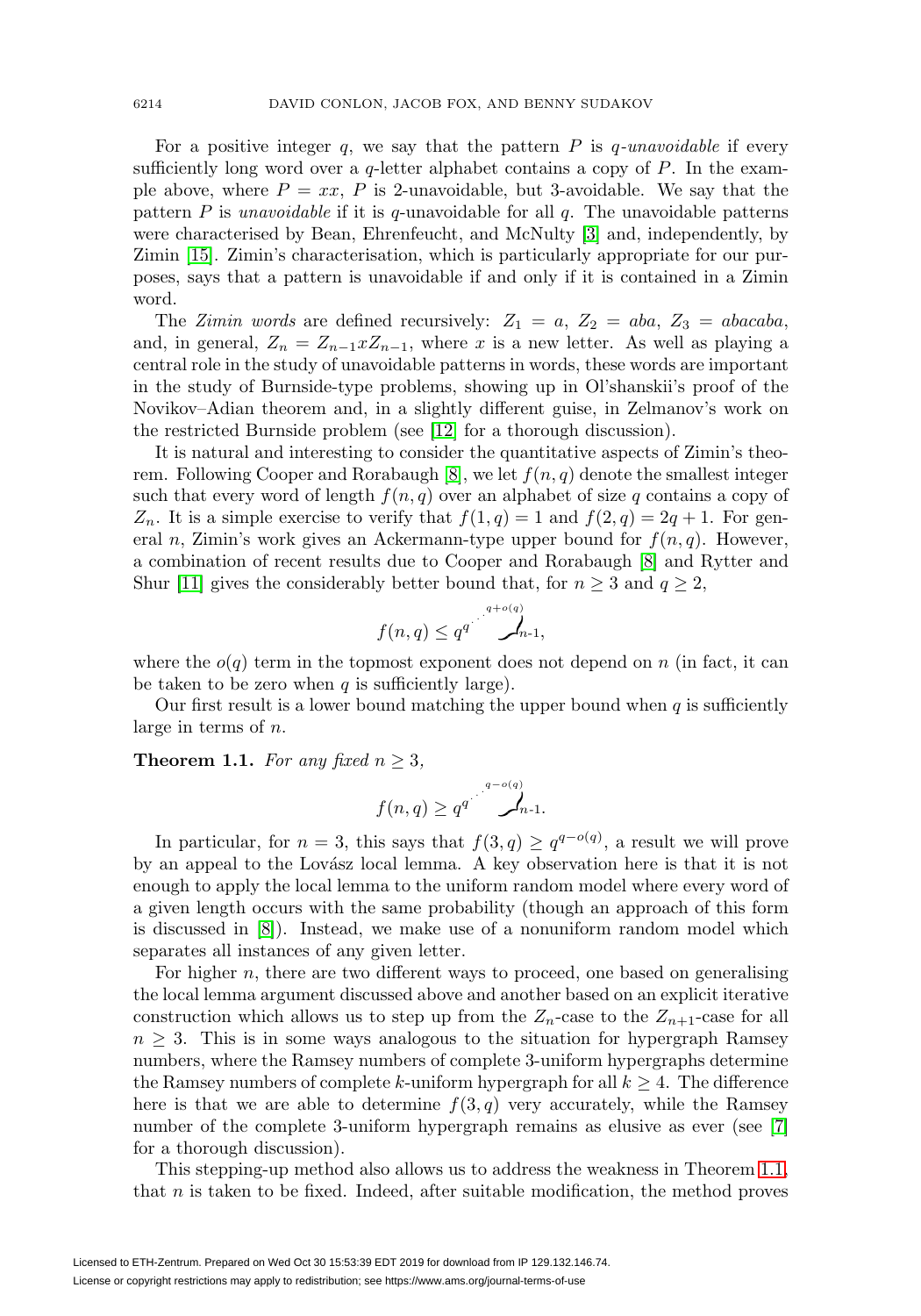sufficiently malleable that we can prove a tower-type lower bound even over a binary alphabet. This is the content of the next theorem, which is clearly tight up to an additive constant in the tower height.

## <span id="page-2-0"></span>**Theorem 1.2.**

$$
f(n,2) \geq 2^2 \int_{n-4}^2
$$

We also look more closely at the  $n = 3$  case. This has been studied in some depth before, with Rytter and Shur [\[11\]](#page-16-9) proving that  $f(3, q) = O(2^q(q + 1)!)$ . We improve their result by a factor of roughly  $q$  and show that this is tight up to a multiplicative constant.

## <span id="page-2-1"></span>**Theorem 1.3.**  $f(3,q) = \Theta(2^q q!)$ .

The paper is laid out as follows. For completeness, we will describe the simple proof of the upper bound on  $f(n, q)$  in the next section. In Section [3,](#page-4-0) we will show how the local lemma can be used to prove Theorem [1.1.](#page-1-0) We do this in two stages, first proving a lower bound for  $f(3, q)$  which is sufficient for iteration and then addressing the general case. In Section [4,](#page-7-0) we discuss the stepping-up technique, first showing how to complete the second proof of Theorem [1.1](#page-1-0) via this method and then how to modify the approach to give Theorem [1.2.](#page-2-0) In Section [5,](#page-11-0) we prove Theorem [1.3,](#page-2-1) determining  $f(3, q)$  up to a constant factor. We conclude by discussing some further directions and open problems. Throughout the paper, we will use log to denote the logarithm base 2. For the sake of clarity of presentation, we will also systematically omit floor and ceiling signs.

#### 2. The upper bound

The proof of the upper bound has two components. The first is the following simple lemma, due to Cooper and Rorabaugh [\[8\]](#page-16-8).

<span id="page-2-2"></span>**Lemma 2.1.**  $f(n+1,q) \leq (f(n,q)+1)(q^{f(n,q)}+1) - 1.$ 

*Proof.* Consider a word of length  $(f(n,q) + 1)(q^{f(n,q)} + 1) - 1$  of the form

$$
\underbrace{ab\ldots c}_{f(n,q)} x \underbrace{hi\ldots ky}_{f(n,q)} \ldots z \underbrace{rs\ldots t}_{f(n,q)}.
$$

That is, we have  $q^{f(n,q)} + 1$  words of length  $f(n,q)$ , each separated by an additional letter. By the definition of  $f(n, q)$ , each such word contains a copy of  $Z_n$ . Since there are  $q^{f(n,q)} + 1$  such copies, two of them must be equal. As these two copies are separated by at least one letter, this yields a copy of  $Z_{n+1}$ .

A naive application of Lemma [2.1](#page-2-2) starting from  $f(2,q)=2q+1$  already yields a bound of the form

$$
f(n,q) \leq q^{q} \sum_{n=1}^{2q+o(q)} f_{n-1}
$$

To improve the topmost exponent, we use the following refinement of Lemma [2.1,](#page-2-2) due to Rytter and Shur [\[11\]](#page-16-9). The method works for all  $n$ , but for our purposes it will suffice to consider the case  $n = 3$ .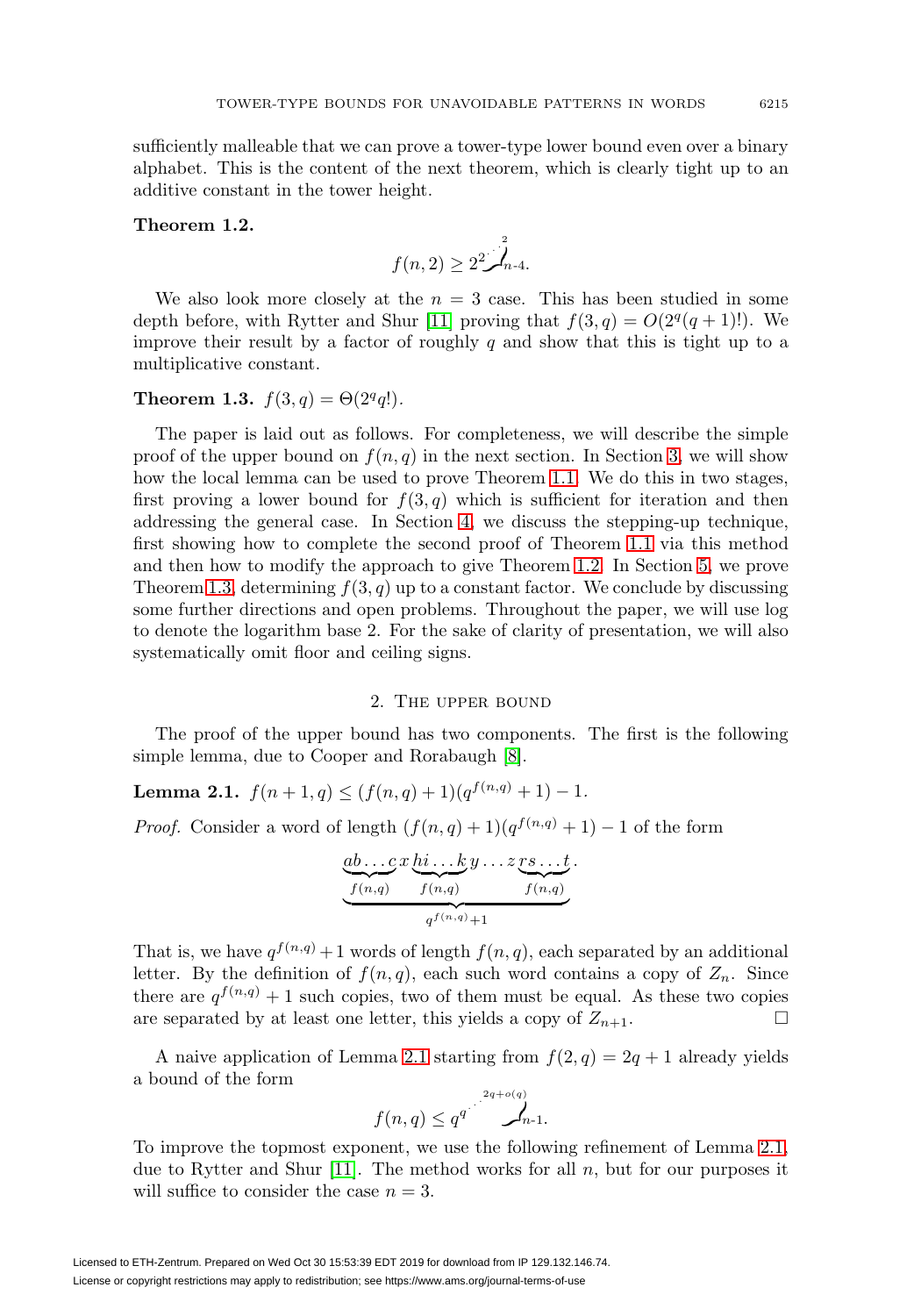<span id="page-3-0"></span>**Lemma 2.2.**  $f(3,q) \leq 2^{q+1}(q+1)!$ 

*Proof.* Say that a word  $w$  is 2-minimal if it contains  $Z_2$  but every subword avoids  $Z_2$ . If w is 2-minimal, it is easy to check that either  $w = aaa$  for a fixed letter a or  $w = ab_1^{j_1} \dots b_r^{j_r} a$ , where all of the  $b_i$  are distinct and  $j_i \in \{1,2\}$  for all i. Thus, the number  $t(2, q)$  of 2-minimal words over an alphabet of size q is

$$
q + \sum_{r=1}^{q-1} q(q-1)\dots(q-r)2^r \le q! \sum_{r=0}^{q-1} 2^r \le 2^q q! - 1.
$$

Now consider a word of length  $(f(2,q) + 1)(t(2,q) + 1) - 1$  of the form

$$
\underbrace{ab\ldots c}_{f(2,q)} x \underbrace{hi\ldots ky}_{f(2,q)} \ldots z \underbrace{rs\ldots t}_{f(2,q)}.
$$

Each word of length  $f(2, q)$  contains a 2-minimal word. Therefore, since there are  $t(2,q) + 1$  words of length  $f(2,q)$  and only  $t(2,q)$  2-minimal words, two of the corresponding 2-minimal words must be the same. This easily yields a copy of  $Z_3$ . Since

$$
(f(2,q) + 1)(t(2,q) + 1) - 1 \le (2q + 2)2^{q}q! = 2^{q+1}(q+1)!,
$$
 the result follows.

The interested reader may wish to skip to Section [5,](#page-11-0) where we improve the estimate above to  $f(3, q) = O(2^q q!)$  and show that this is tight up to a constant factor. For now, we continue to focus on the general case, combining Lemmas [2.1](#page-2-2) and [2.2](#page-3-0) to prove the required upper bound on  $f(n, q)$ .

**Theorem 2.1.** For  $n \geq 3$  and  $q \geq 35$ ,

$$
f(n,q) \leq q^q \mathcal{L}_{n-1}^q.
$$

*Proof.* We will prove by induction on  $n$  the stronger result that

$$
qf(n,q) \le q^q \int_{n-1}^q
$$

For the base case  $n = 3$ , the result follows from Lemma [2.2](#page-3-0) since

$$
f(3,q) \le 2^{q+1}(q+1)! \le q^{q-1}
$$

for  $q \geq 35$ . Writing  $f := f(n, q)$ , we will assume that  $qf \leq T$ , for some  $T \geq q^q$ , and show that  $f(n+1,q) \leq q^{T-1}$ , from which the required result follows. By Lemma [2.1,](#page-2-2) we have

$$
f(n+1,q) \le (f+1)(q^f+1) - 1 = f q^f + q^f + f \le (f+2)q^f
$$

and, therefore,

$$
f(n+1,q) \leq \left(\frac{T}{q} + 2\right) q^{T/q} \leq Tq^{T/q} \leq q^{T-1},
$$

as required.  $\Box$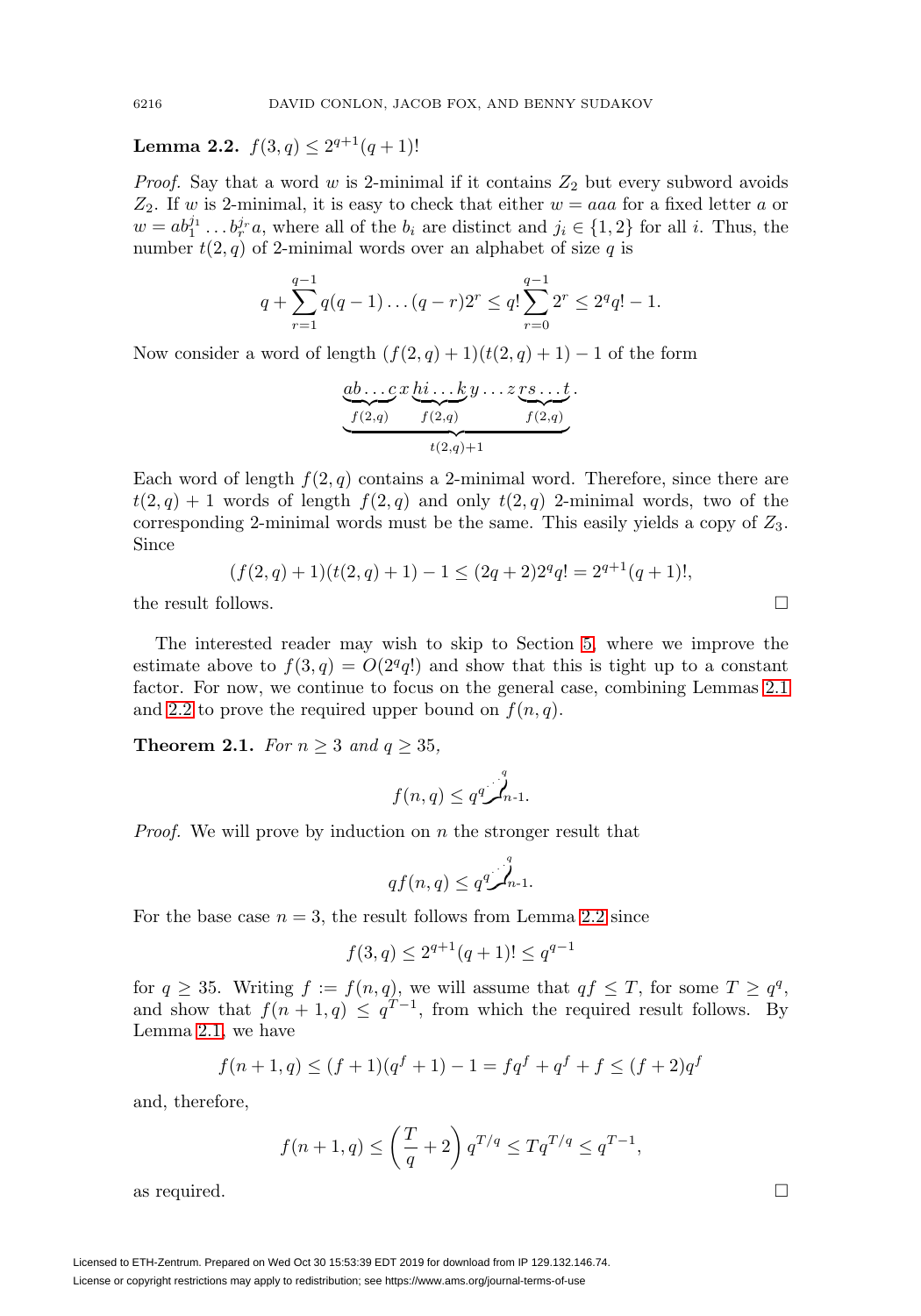## 3. Applying the local lemma

<span id="page-4-0"></span>As an illustration of the main idea behind our proof, we will initially focus on the case  $n = 3$ , showing that  $f(3, q) \geq q^{q - o(q)}$ . In order to state the version of the Lovász local lemma that we will need (see, for example,  $[2]$ ), we say that a directed graph  $D = (V, E)$  with  $V = \{1, \ldots, n\}$  is a *dependency digraph* for the set of events  $A_1, A_2, \ldots, A_n$  if for each i,  $1 \leq i \leq n$ , the event  $A_i$  is mutually independent of all the events  $\{A_j : (i,j) \notin E\}.$ 

<span id="page-4-1"></span>**Lemma 3.1.** Suppose that  $D = (V, E)$  is a dependency digraph for the events  $A_1, A_2, \ldots, A_n$  with all outdegrees at most d. If  $Pr[A_i] \leq p$  for all i and  $ep(d+1) \leq$ 1, then

$$
\Pr\left[\bigcap_{i=1}^{n} \overline{A_i}\right] \ge \left(1 - \frac{1}{d+1}\right)^n \ge e^{-n/d} > 0.
$$

<span id="page-4-2"></span>**Theorem 3.1.**  $f(3,q) \geq q^{q-o(q)}$ .

*Proof.* We begin by splitting our alphabet arbitrarily into  $t = \log q$  parts  $L_1, L_2, \ldots$ ,  $L_t$ , each of size  $S := \frac{q}{\log q}$ . We generate a random word by placing letters in a series of successive intervals  $I_1, I_2, \ldots$ , each of length S, as follows: first, fill  $I_1$  with a random permutation of the letters from  $L_1$ ; then apply the same process in  $I_j$  for each  $j = 2, 3, \ldots, t$ , that is, fill  $I_j$  with a permutation of the letters from  $L_j$ ; for interval  $I_{t+1}$  we reuse the letters from  $L_1$ , for interval  $I_{t+2}$  we reuse the letters from  $L_2$ , and so on, where for the interval  $I_{it+j}$  we reuse the letters from  $L_j$ .

Note that, because of how we place the letters, for any two instances of the same letter, there are at least  $t-1$  consecutive intervals  $I_j$  of length S between them. That is, every copy of  $Z_2$  has length at least  $T = (t - 1)S$  and includes  $t-1$  consecutive intervals  $I_j$ . Therefore, in order to find a copy of  $Z_3$  in a word of this form, we must find two disjoint equal intervals of length T consisting of  $t-1$ intervals, each with the same  $t - 1$  permutations of length S. We will now use the local lemma to show that there is a word of length  $N \geq q^{q-o(q)}$  containing no such pair and, thus, containing no copy of  $Z_3$ .

Suppose, therefore, that we have used the process described above to generate a random word of length  $N = S!^{t-1} = q^{q-o(q)}$ . Let  $A_1, A_2, \ldots$  be the collection of events corresponding to the existence of two disjoint intervals of length  $T$ , each consisting of  $t-1$  of the intervals of length S described above, containing the same subword. Note that any such pair of intervals of length  $T$  will overlap with at most  $4tN/S$  other such pairs of intervals of length T. Indeed, there are at most  $2(2t-3)$ ways to choose an interval of length T overlapping with one of the two intervals forming the pair. For the other interval there are at most  $N/S$  possibilities, each given by the first interval  $I_j$  of length S it contains.

Note that  $Pr[A_i] = S!^{-(t-1)}$  for each *i*. Applying the local lemma, Lemma [3.1,](#page-4-1) with  $p = S!^{-(t-1)}$  and  $d = 4tN/S$ , we see that since  $ep(d+1) \leq 12t/S < 1$ , there exists a word of length N such that none of the events  $A_i$  hold, as required. By the discussion above, this word contains no copy of  $Z_3$ , so the proof is complete.  $\Box$ 

We also note a slight strengthening of this result which will be useful in the next section. In the proof, we will freely use notation from the proof above.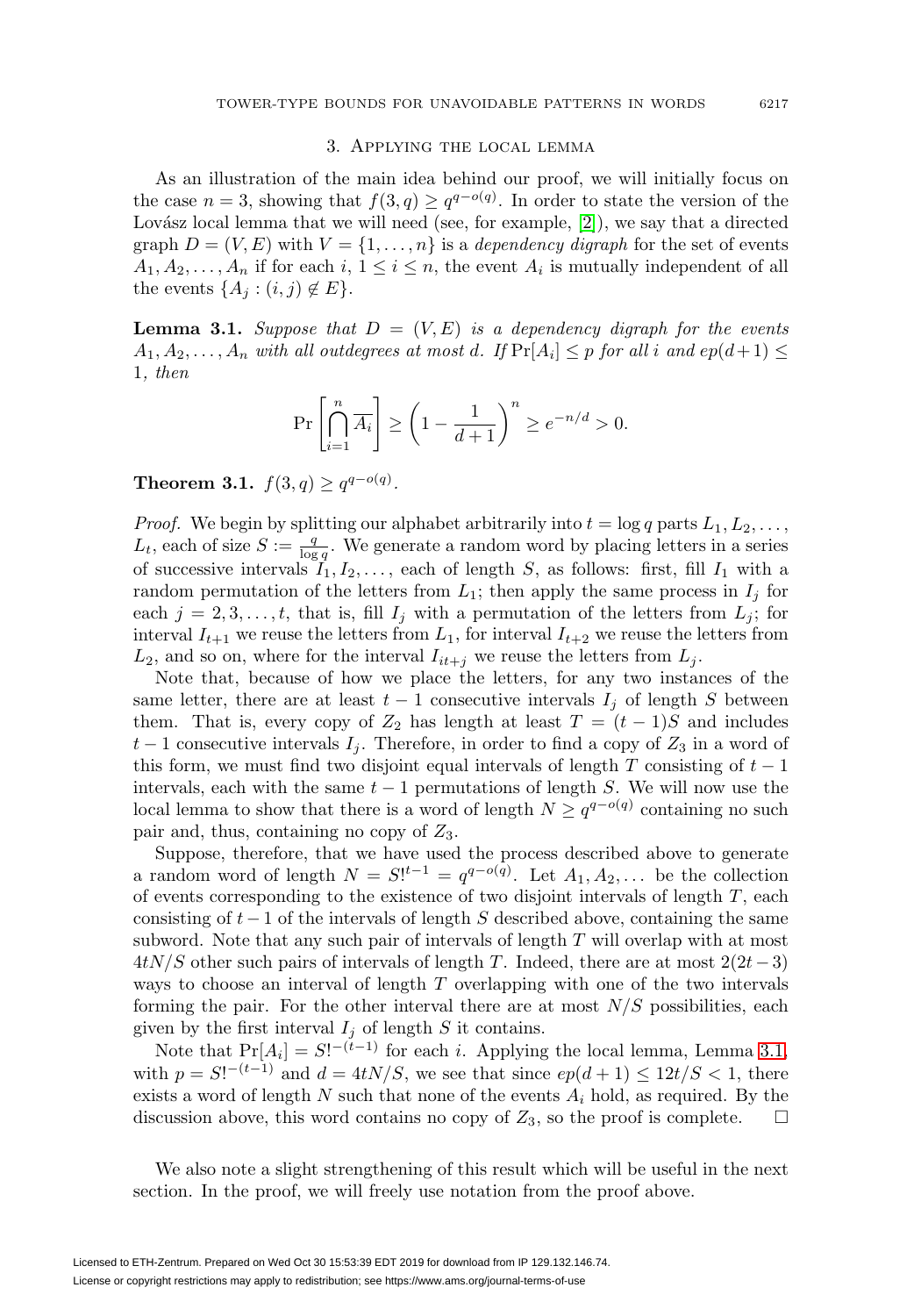<span id="page-5-0"></span>**Theorem 3.2.** There are at least  $q^{q^{-o(q)}}$  words w of length  $q^{q-o(q)}$  over an alphabet of size q such that w avoids  $Z_3$  and there is a distinguished letter d such that any subword of w not containing the letter d avoids  $Z_2$ .

Proof. The proof is almost exactly the same as the proof of Theorem [3.1,](#page-4-2) except we set aside the distinguished letter  $d$  at the start, only using it immediately after each interval of the form  $I_{it}$  to separate it from the interval  $I_{it+1}$ . By construction, the word between any two successive instances of d will consist of the intervals  $I_{it+1}, I_{it+2},\ldots,I_{(i+1)t}$ . But the union of these intervals contains no repeated letters and, hence, no copy of  $Z_2$ , as required.

To count the number of words, note that the number of possible N-letter words generated by our random process is equal to  $(S!)^{N/S} = q^{(1-o(1))N}$ , each occurring with the same probability. Since there are fewer than  $(N/S)^2$  bad events  $A_1, A_2, \ldots$ , each of which is independent of all but  $4tN/S$  of the others, the local lemma, Lemma [3.1,](#page-4-1) tells us that with probability at least  $e^{-(N/S)^2/(4tN/S)} = e^{-N/4tS}$  none of these bad events happen, so the process generates an appropriate word. In fact, there must be at least

$$
e^{-N/4tS} \cdot q^{(1 - o(1))N} \ge q^{(1 - o(1))N} \ge q^{q^{q - o(q)}}
$$

appropriate words, completing the proof.  $\Box$ 

The remainder of this section will be concerned with generalising the proof of Theorem [3.1](#page-4-2) to give a local lemma proof of Theorem [1.1.](#page-1-0) The reader who is willing to accept our word that such a generalisation is possible may skip to the start of the next section to see how a recursive procedure may also be used to finish the job. For the resolute, we state a more general form of the Lovász local lemma (see  $[2]$ ).

**Lemma 3.2.** Suppose that  $D = (V, E)$  is a dependency digraph for the events  $A_1, A_2, \ldots, A_n$ . If there are real numbers  $x_1, \ldots, x_n$  such that  $0 \le x_i < 1$  and  $Pr[A_i] \leq x_i \prod_{(i,j) \in E} (1 - x_j)$  for all  $1 \leq i \leq n$ , then

$$
\Pr\left[\bigcap_{i=1}^{n} \overline{A_i}\right] \ge \prod_{i=1}^{n} (1 - x_i) > 0.
$$

First proof of Theorem [1.1](#page-1-0). We will generate random words in the same manner as in the proof of Theorem [3.1.](#page-4-2) That is, we split our alphabet arbitrarily into  $t = \log q$  parts  $L_1, L_2, \ldots, L_t$ , each of size  $S := \frac{q}{\log q}$ , and generate a random word by placing letters in a series of successive intervals  $I_1, I_2, \ldots$ , each of length S, as follows: first, fill  $I_1$  with a random permutation of the letters from  $L_1$ ; then apply the same process in  $I_j$  for each  $j = 2, 3, \ldots, t$ , that is, fill  $I_j$  with a permutation of the letters from  $L_j$ ; for interval  $I_{t+1}$  we reuse the letters from  $L_1$ , for interval  $I_{t+2}$  we reuse the letters from  $L_2$ , and so on, where for the interval  $I_{it+j}$  we reuse the letters from  $L_j$ . Once again, we note that any two instances of the same letter must be at least a distance  $T := (t-1)S$  apart, and so the shortest copy of  $Z_2$  has length at least T.

Define  $y_1 = T$  and, for  $1 \le i \le n-2$ ,  $y_{i+1} = (q/\log^4 q)^{y_i}$ . For each  $1 \le i \le n-2$ , we consider all bad events  $A_{i,1},\ldots,A_{i,r_i}$  corresponding to the existence of two disjoint identical intervals of length  $y_i$  appearing at distance at most  $y_{i+1}$  from one another. If none of these events occur in a word  $w$  generated as described above, we see, since every copy of  $Z_2$  in w has length at least T and any two identical intervals of length T are at least  $y_2$  apart, that every copy of  $Z_3$  in w has length at

$$
\overline{a}
$$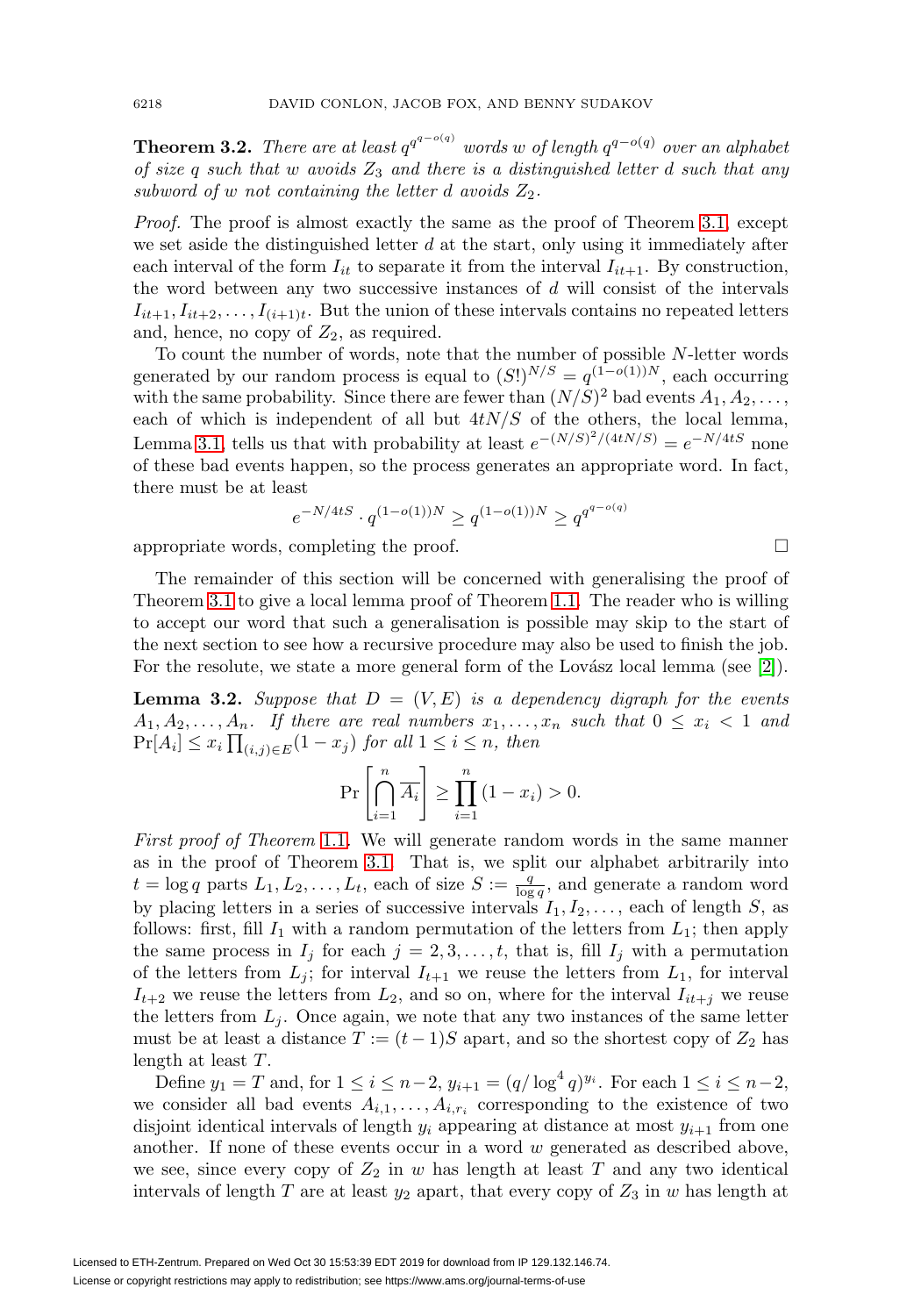least  $y_2$ . In turn, since any two identical intervals of length  $y_2$  are at least  $y_3$  apart, this implies that every copy of  $Z_4$  in w has length at least  $y_3$ . Iterating, we see that every copy of  $Z_n$  in w must have length at least  $y_{n-1}$ . Hence, for w to contain  $Z_n$ , it must have length at least  $y_{n-1}$ , which is easily seen to satisfy the inequality

$$
y_{n-1} \ge q^{q^{j}} \int_{n-1}^{q-o(q)}
$$

It therefore remains to show that there exists an appropriate w of length  $y_{n-1} - 1$ such that none of the bad events  $A_{i,1},\ldots,A_{i,r_i}$  for  $i=1,2,\ldots,n-2$  occur. To apply the local lemma, we need to analyse the dependencies between different events. Suppose, therefore, that  $i$  and  $j$  are fixed and we wish to determine how many of the events  $A_{j,1},\ldots,A_{j,r_j}$  a particular  $A_{i,k}$  depends on.

For  $i \leq j$ , there are at most  $8y_jy_{j+1}$  events  $A_{j,\ell}$  that depend on  $A_{i,k}$ . Indeed, one of the elements in the pair of intervals corresponding to  $A_{j,\ell}$  must be equal to one of the endpoints from the pair of intervals corresponding to  $A_{i,k}$ . There are 4 choices for the endpoint and  $2y_i$  choices for which of the elements corresponds to this endpoint. Once these choices are made, they fix one of the intervals in the pair corresponding to  $A_{j,\ell}$  and the other interval may be chosen arbitrarily within distance  $y_{j+1}$  from the first one, so there are  $y_{j+1}$  choices. A similar argument applies when  $i > j$  to show that there are at most  $8y_iy_{j+1}$  events  $A_{j,\ell}$  that depend on  $A_{i,k}$ .

To estimate  $Pr[A_{i,k}]$ , note that any interval of length  $y_i$  will fully contain at least  $y_i/S - 2$  successive intervals of the form  $I_i$  and, therefore,

$$
\Pr[A_{i,k}] \le S!^{-y_i/S+2} \le \left(\frac{e}{S}\right)^{y_i-2S} \le \left(\frac{\log^2 q}{q}\right)^{y_i}.
$$

We will now apply the local lemma with  $x_i := x_{i,k} = (\log^3 q/q)^{y_i}$  for all events  $A_{i,k}$ . By using that *n* is fixed together with the inequality  $1 - x \ge e^{-2x}$  for  $0 \le x \le \frac{1}{2}$ , we see that

$$
(1-x_j)^{8y_{j+1}} = \left(1 - \left(\frac{\log^3 q}{q}\right)^{y_j}\right)^{8y_{j+1}} \ge e^{-16\left(\frac{\log^3 q}{q}\right)^{y_j}y_{j+1}} = e^{-16(\log q)^{-y_j}} \ge 2^{-1/ny_j}
$$

and, therefore,

$$
\Pr[A_{i,k}] \le \left(\frac{\log^2 q}{q}\right)^{y_i} = \left(\frac{\log^3 q}{q}\right)^{y_i} \left(\frac{1}{\log q}\right)^{y_i}
$$
  
\n
$$
\le x_i 2^{-y_i} = x_i 2^{-y_i/n} \cdot 2^{-y_i/n} \cdots 2^{-y_i/n}
$$
  
\n
$$
\le x_i \prod_{j=1}^{i-1} (1-x_j)^{8y_i y_{j+1}} \prod_{j=i}^{n-2} (1-x_j)^{8y_j y_{j+1}}
$$
  
\n
$$
\le x_i \prod_{j=1}^{n-2} \prod_{(j,\ell) \sim (i,k)} (1-x_j).
$$

We may therefore apply the local lemma to obtain the desired word, completing the proof.  $\Box$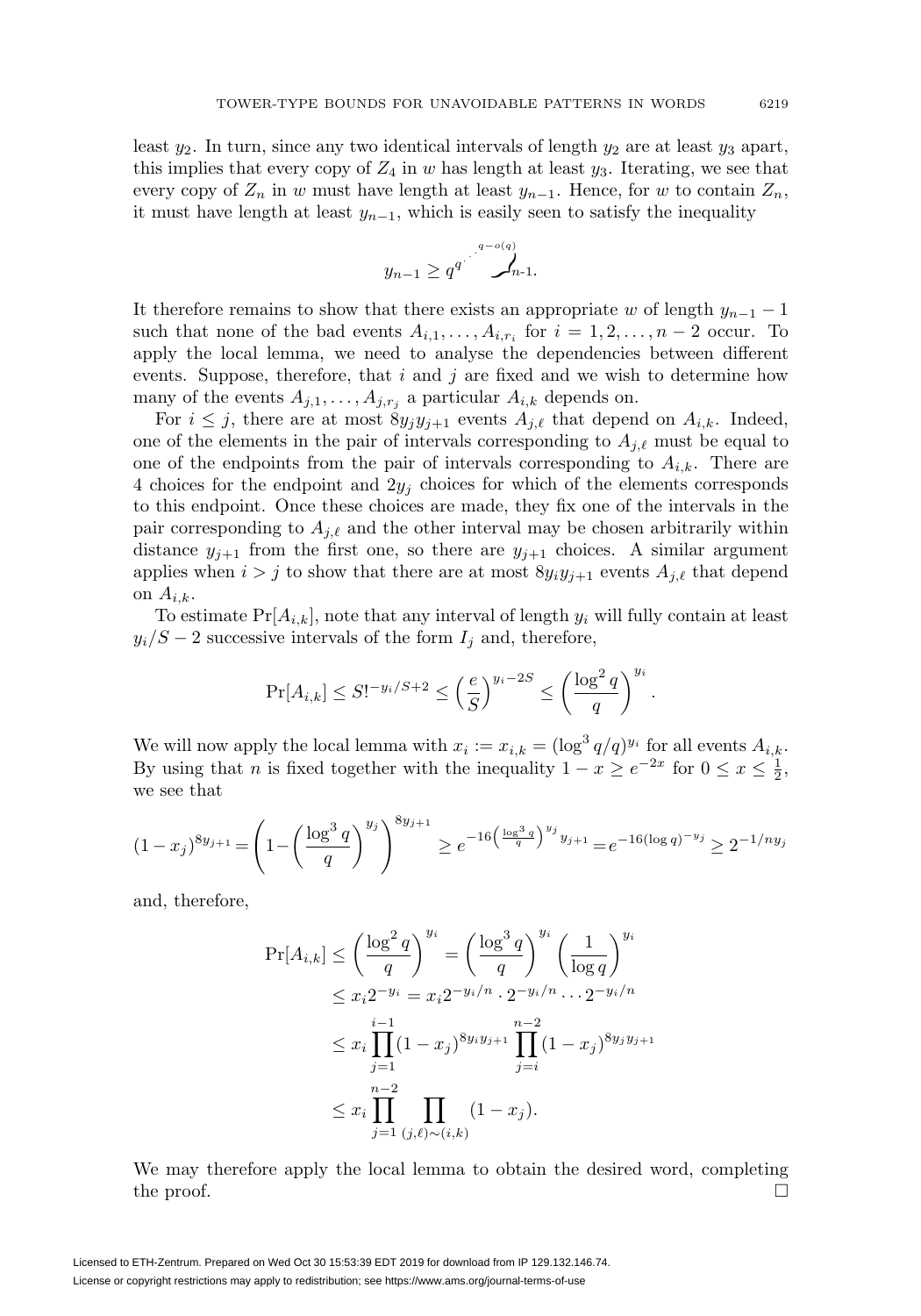## 4. Stepping up

<span id="page-7-0"></span>We will begin this section by completing our second proof of Theorem [1.1.](#page-1-0) This is based on a simple recursion encapsulated in Lemma [4.1](#page-7-1) below. To state this result, we need a few definitions.

Let  $m(n, q)$  denote the number of words over an alphabet of size q which avoid  $Z_n$ . Note the inequality  $f(n,q) \ge \log_q m(n,q)$ , which follows since the number of words over a q-letter alphabet of length less than f is  $1+q+q^2+\cdots+q^{f-1} \leq q^f$ . Let  $S(n, q)$  denote the set of all words w over an alphabet of size q which avoid  $Z_n$  and have a distinguished letter, say  $d$ , such that any subword of  $w$  not containing the letter d avoids  $Z_{n-1}$ . We let  $F(n, q)$  denote the length of the longest word in  $S(n, q)$ and  $M(n,q) = |S(n,q)|$ . By definition,  $f(n,q) > F(n,q)$  and  $m(n,q) \geq M(n,q)$ .

<span id="page-7-1"></span>**Lemma 4.1.**

$$
M(n+1, q+2) \ge M(n,q)!
$$

and

$$
F(n+1, q+2) \ge M(n,q).
$$

*Proof.* Let c denote the distinguished letter in the words in  $S(n, q)$ . Writing  $M := M(n,q)$ , consider any one of the M! orderings of the words in  $S(n,q)$ , say  $w_1, w_2, \ldots, w_M$ . For i odd, let  $u_i$  be obtained from  $w_i$  by changing every c to  $c_1$ . For i even, let  $u_i$  be obtained from  $w_i$  by changing every c to  $c_0$ . Add a new distinguished letter d and consider the word  $w = u_1 du_2 du_3 du_4 d \dots du_M$  formed by placing a d between each  $u_i$  and  $u_{i+1}$  and concatenating the sequence. The number of letters in w is  $q + 2$ , consisting of the original  $q - 1$  nondistinguished letters, the new letters  $c_0, c_1$  replacing the old letter c and the new distinguished letter d. The number of possible choices for  $w$  is  $M!$ , one for each ordering of the words in  $S(n,q)$ . Moreover, the length of w is  $\sum_{w \in S(n,q)}(|w|+1) - 1 \geq |S(n,q)| = M(n,q)$ . It will therefore suffice to show that  $w \in S(n+1, q+2)$ .

Note that any subword of  $w$  which does not contain the distinguished letter  $d$  is a subword of some  $u_i$  and, since  $u_i$  is a copy of a word in  $S(n, q)$ , it does not contain  $Z_n$ . It only remains to show that w does not contain a copy of  $Z_{n+1}$ . Suppose for contradiction that it does and let this subword be  $XYX$ , with X a copy of  $Z_n$ . Neither X contains two or more copies of the letter d, since between any two consecutive copies of d there is a unique word which cannot then appear in both copies of X. If X contains no d, then each of the two copies of X is a subword of a  $u_i$  (not necessarily the same). However, no  $u_i$  contains  $Z_n$ , contradicting the fact that X is a copy of  $Z_n$ . So each X contains exactly one d. Write  $X = ABA$  with A a copy of  $Z_{n-1}$ . As X contains exactly one d, this copy of d must be in B and each copy of X is entirely contained in a subword of w of the form  $u_i du_{i+1}$  for some i (which will be a different i for the left and right copy of X). As i and  $i + 1$  have different parity, the distinguished letter of  $u_i$  is not in  $u_{i+1}$  and the distinguished letter of  $u_{i+1}$  is not in  $u_i$ . Thus, the left and right copies of A do not contain the distinguished letters of  $u_i$  or of  $u_{i+1}$ . However,  $w_i$  and  $w_{i+1}$  are both in  $S(n, q)$ , so these copies of A cannot contain a copy of  $Z_{n-1}$ , contradicting the fact that A is a copy of  $Z_{n-1}$ .  $\Box$ 

We may now complete our second proof of Theorem [1.1.](#page-1-0)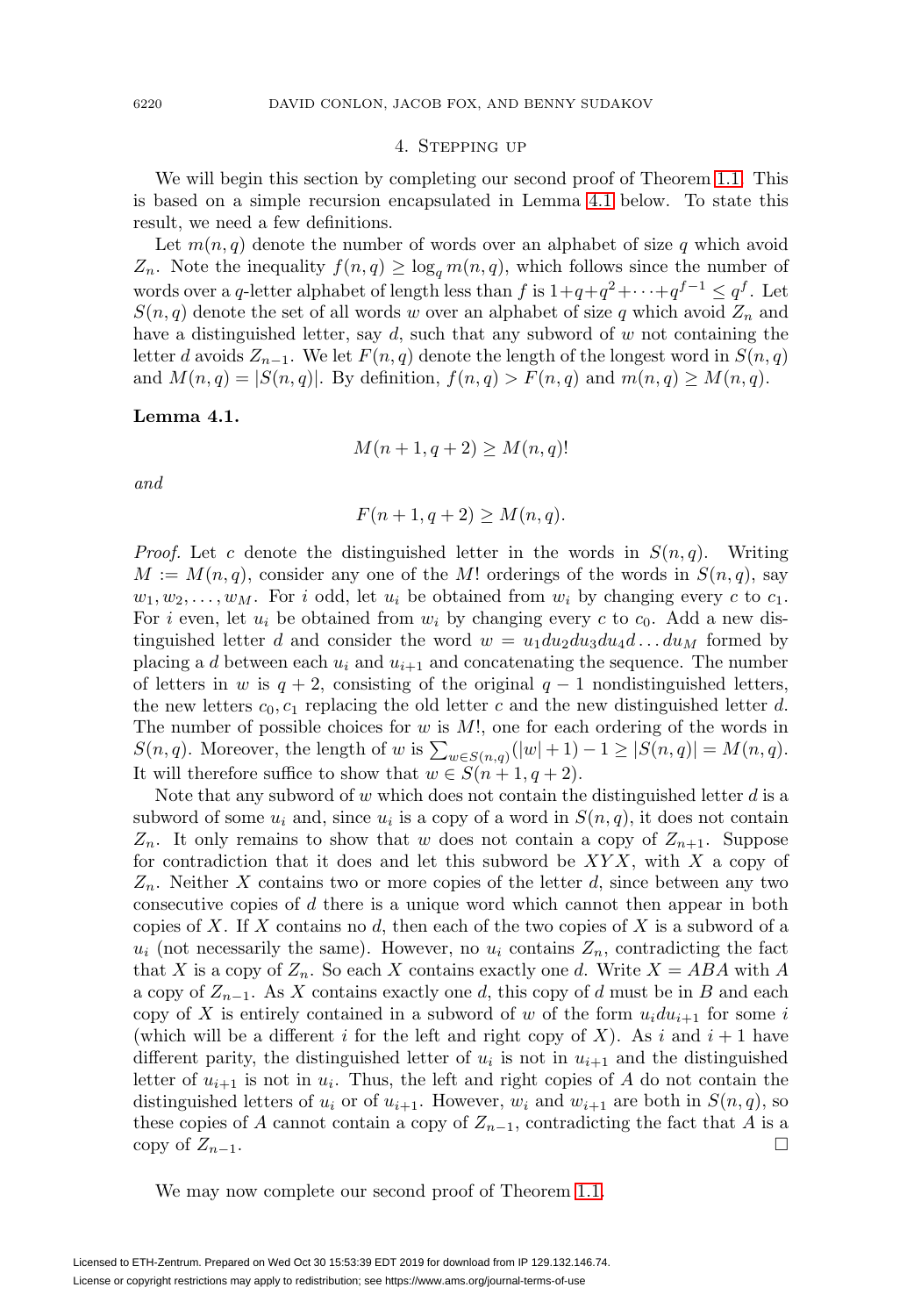Second proof of Theorem [1.1](#page-1-0). We will begin by proving inductively that

$$
M(n,q) \geq q^{q} \int_{n}^{q - o(q)}
$$

for all  $n \geq 3$ . For  $n = 3$ , this follows from Theorem [3.2.](#page-5-0) For the induction step, we use Lemma [4.1](#page-7-1) to conclude that

$$
M(n + 1, q + 2) \ge M(n, q)! \ge \left(\frac{M(n, q)}{e}\right)^{M(n, q)} \ge q^{M(n, q)},
$$

which easily implies the required result. To complete the proof of the theorem, note that Theorem [3.1](#page-4-2) handles the case  $n = 3$ , while, for  $n \geq 4$ , Lemma [4.1](#page-7-1) and our bound on  $M(n, q)$  together imply that

$$
f(n,q) \geq M(n-1,q-2) \geq q^{q^{n-2} \sum_{n=1}^{q-2} n}.
$$

as required.

We now turn to the proof of Theorem [1.2.](#page-2-0) This is similar in broad outline to the proof of Theorem [1.1](#page-1-0) above, where we produced words which are  $Z_{n+1}$ -free by concatenating a collection of  $Z_n$ -free words, separating them by instances of an extra distinguished letter. However, here, in order to avoid adding extra letters to our alphabet, we will instead separate our  $Z_n$ -free words with long strings of 1s. This alteration makes the proof considerably more delicate.

To proceed, we let  $1_x$  denote the word consisting of x ones and  $B(n)$  the largest set of binary words  $w$  of the same length with the following properties:

- (1) w begins and ends with a zero.
- (2) w does not contain  $1_{2n+1}$  as a subword.
- (3) Any subword of  $1_{2n}w1_{2n}$  not containing  $1_{2n}$  is  $Z_{n-1}$ -free.
- (4)  $1_{2n}w1_{2n}$  is  $Z_n$ -free.
- (5) Let  $w'$  be obtained from w by adding a one to each copy of  $1_{2n}$  in w. Then  $1_{2n+1}w'1_{2n+1}$  is  $Z_n$ -free.

The key to proving Theorem [1.2](#page-2-0) is the following lemma relating  $|B(n + 1)|$  to  $|B(n)|$ .

## <span id="page-8-0"></span>**Lemma 4.2.** For  $n \geq 6$ ,

$$
|B(n+1)| \ge |B(n)|!
$$

*Proof.* Let  $w_1, \ldots, w_b$  be a permutation of the words in  $B(n)$ . Let  $u_i = w_i$  if i is odd and otherwise  $u_i$  is obtained from  $w_i$  by adding a one to each copy of  $1_{2n}$  in  $w_i$ . The proof will follow similar lines to the proof of Lemma [4.1,](#page-7-1) but with the word  $1_{2n+2}$  serving as the analogue of a distinguished letter. That is, instead of introducing new letters, we use a special subword consisting only of ones.

To that end, let w be the word  $u_1 1_{2n+2}u_2 1_{2n+2}u_3 1_{2n+2}... 1_{2n+2}u_b$  formed by placing a copy of  $1_{2n+2}$  between each  $u_i$  and  $u_{i+1}$  and concatenating the sequence. To prove the lemma, it will suffice to show that  $w$  satisfies the five properties required for a word to be in  $B(n+1)$ . As each  $w_i \in B(n)$ , each  $u_i$  begins and ends with a zero, and so  $w$  also begins and ends with a zero, verifying the first property. As every subword of  $u_i$  consisting only of ones has length at most  $2n + 1$  and, since each  $u_i$  begins and ends with a zero, there is a zero before and after each  $1_{2n+2}$ occurrence, w does not contain  $1_{2n+3}$ , verifying the second property.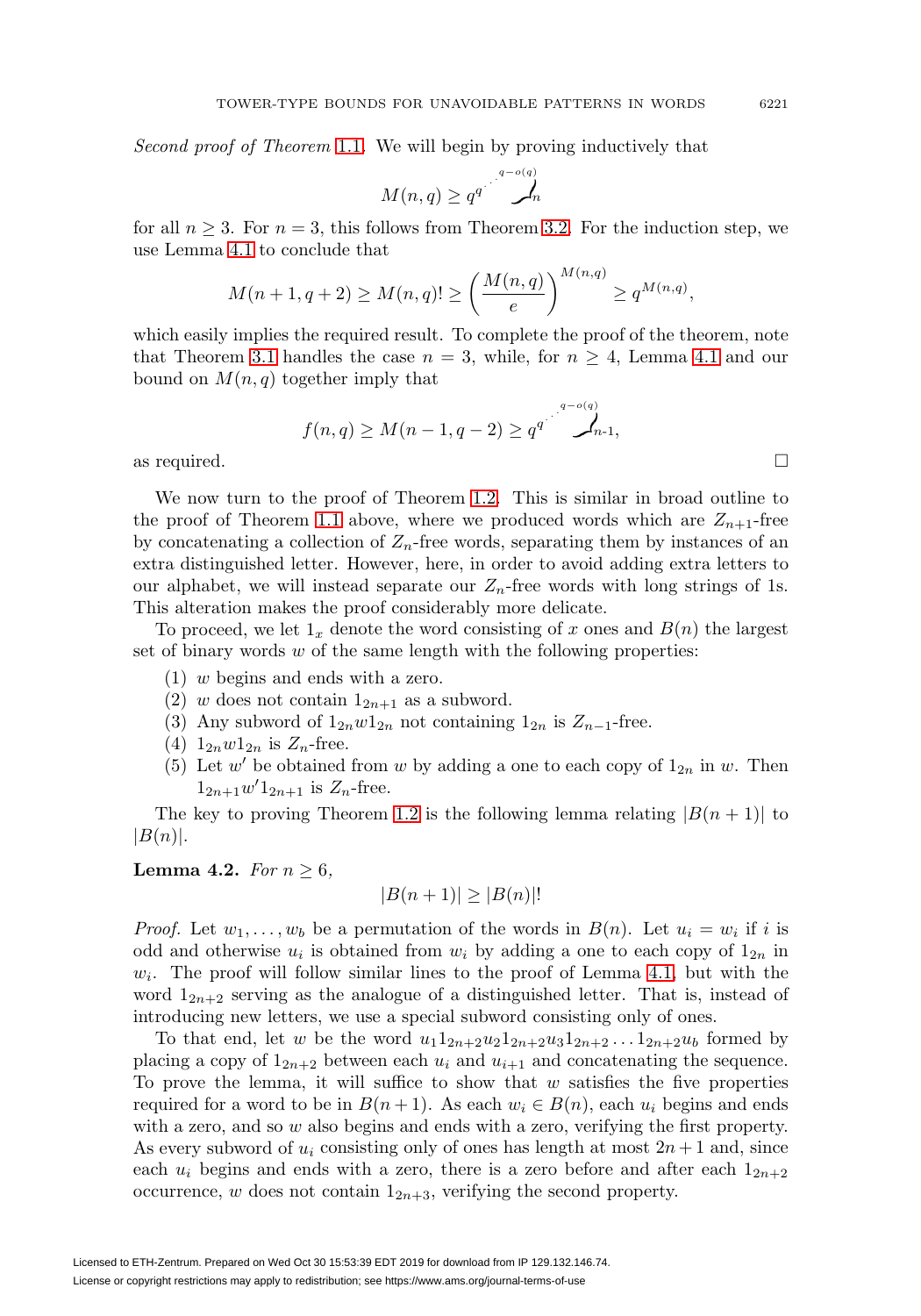The third property asks that any subword of  $1_{2n+2}w1_{2n+2}$  not containing  $1_{2n+2}$ be  $Z_n$ -free. Any such subword must be contained in  $1_{2n+2}u_i1_{2n+2}$  for some i but not containing the first or last letter. Recall also that  $u_i$  starts and ends with zero. By using the fourth and fifth properties of  $B(n)$ , we see that the word  $1_{2n}u_11_{2n}$ is  $Z_n$ -free when i is odd and the word  $1_{2n+1}u_i1_{2n+1}$  is  $Z_n$ -free when i is even. Therefore, any copy Z of  $Z_n$  must start at the second letter of  $1_{2n+2}u_i1_{2n+2}$  or end at the second to last letter of  $1_{2n+2}u_11_{2n+2}$  for some odd i. Write  $Z = ABACABA$ with A a copy of  $Z_{n-2}$ . As there are four copies of A but at most two possible copies of  $1_{2n+1}$  in Z, and Z begins at the second letter or ends at the second to last letter of  $1_{2n+2}u_11_{2n+2}$ , A must be all ones and have length at most  $2n$ . However, A is a copy of  $Z_{n-2}$  and hence has length at least  $2^{n-2} - 1 > 2n$  (since  $n \ge 6$ ), a contradiction. This verifies the third property.

We next verify the fourth property, that  $1_{2n+2}w1_{2n+2}$  is  $Z_{n+1}$ -free. Suppose, for contradiction, that  $1_{2n+2}w1_{2n+2}$  contains a copy Z' of  $Z_{n+1}$  and this copy is of the form  $XYX$ , where X is a copy of  $Z_n$ . Neither copy of X contains one of the subwords  $u_i$  used to make w, as otherwise the other copy of X would have to contain an identical subword  $u_{i'}$ , but  $u_i$  and  $u_{i'}$  are distinct. Hence, the left copy of X must be in  $1_{2n+2}u_1$  or  $u_i1_{2n+2}u_{i+1}$  for some i and the right copy of X must be in  $u_0 1_{2n+2}$  or  $u_{i'} 1_{2n+2} u_{i'+1}$  for some i'. Write  $X = DED$  with D a copy of  $Z_{n-1}$ . We will assume, without loss of generality, that the left copy of X is in  $u_i 1_{2n+2}u_{i+1}$ with i odd (the other case may be handled similarly).

We first show that X contains the copy of  $1_{2n+2}$ . If X is in  $u_i 1_{2n}$  or in  $1_{2n+1}u_{i+1}$ , then the fact that X is a copy of  $Z_n$  would contradict the fourth and fifth properties of  $B(n)$ , respectively. If X is in  $u_i1_{2n+1}$  and contains the last letter of  $1_{2n+1}$ , then either the right copy of D is a subword of  $1_{2n+1}$ , contradicting the fact that D is a copy of  $Z_{n-1}$  (which must have length at least  $2^{n-1} - 1 > 2n$ ), or the right copy of D contains  $1_{2n+1}$ , forcing the left copy of D to also contain  $1_{2n+1}$  but be a subword of  $u_i$ , which is  $1_{2n+1}$ -free. In any case, we see that X contains the copy of  $1_{2n+2}$ .

If E does not intersect the copy of  $1_{2n+2}$ , then  $1_{2n+2}$  is entirely contained in one of the copies of D and hence also in the other copy of D, which is entirely in  $u_i$  or  $u_{i+1}$ , a contradiction. Hence, E intersects the copy of  $1_{2n+2}$ . Thus, the left copy of D is in  $u_i 1_{2n+1}$  and the right copy of D is in  $1_{2n+1}u_{i+1}$ . We now split into cases.

Case 1. D contains  $1_{2n+1}$  as a subword.

In this case, as  $u_i$  does not contain a copy of  $1_{2n+1}$  and ends with zero, the left copy of D is in  $u_1 1_{2n+1}$  and ends at the last letter. Writing  $D = ABA$  with A a copy of  $Z_{n-2}$ , we see that the right copy of A contains at most 2n letters, as otherwise the left copy of A, which is a subword of  $u_i$ , would contain  $1_{2n+1}$ . But  $Z_{n-2}$  has length at least  $2^{n-2} - 1 > 2n$ , contradicting the fact that A is a copy of  $Z_{n-2}$ .

Case 2. D contains  $1_{2n}$  as a subword but does not contain  $1_{2n+1}$ .

In this case, by the construction of  $u_{i+1}$ , the right copy of D must be a subword of  $1_{2n}u1_{2n}$  with u a subword of  $w_{i+1}$  which begins and ends with a zero and is  $1_{2n}$ -free. Writing  $D = ABA$  with A a copy of  $Z_{n-2}$ , we see, since  $2^{n-2} - 1 > 2n$ , that A contains  $1_{2n}$  as a strict subword. But if, for example, A contains  $1_{2n}0$ , this easily contradicts the fact that D is a subword of  $1_{2n}u1_{2n}$  with at most two copies of  $1_{2n}$ .

Case 3. D does not contain  $1_{2n}$  as a subword.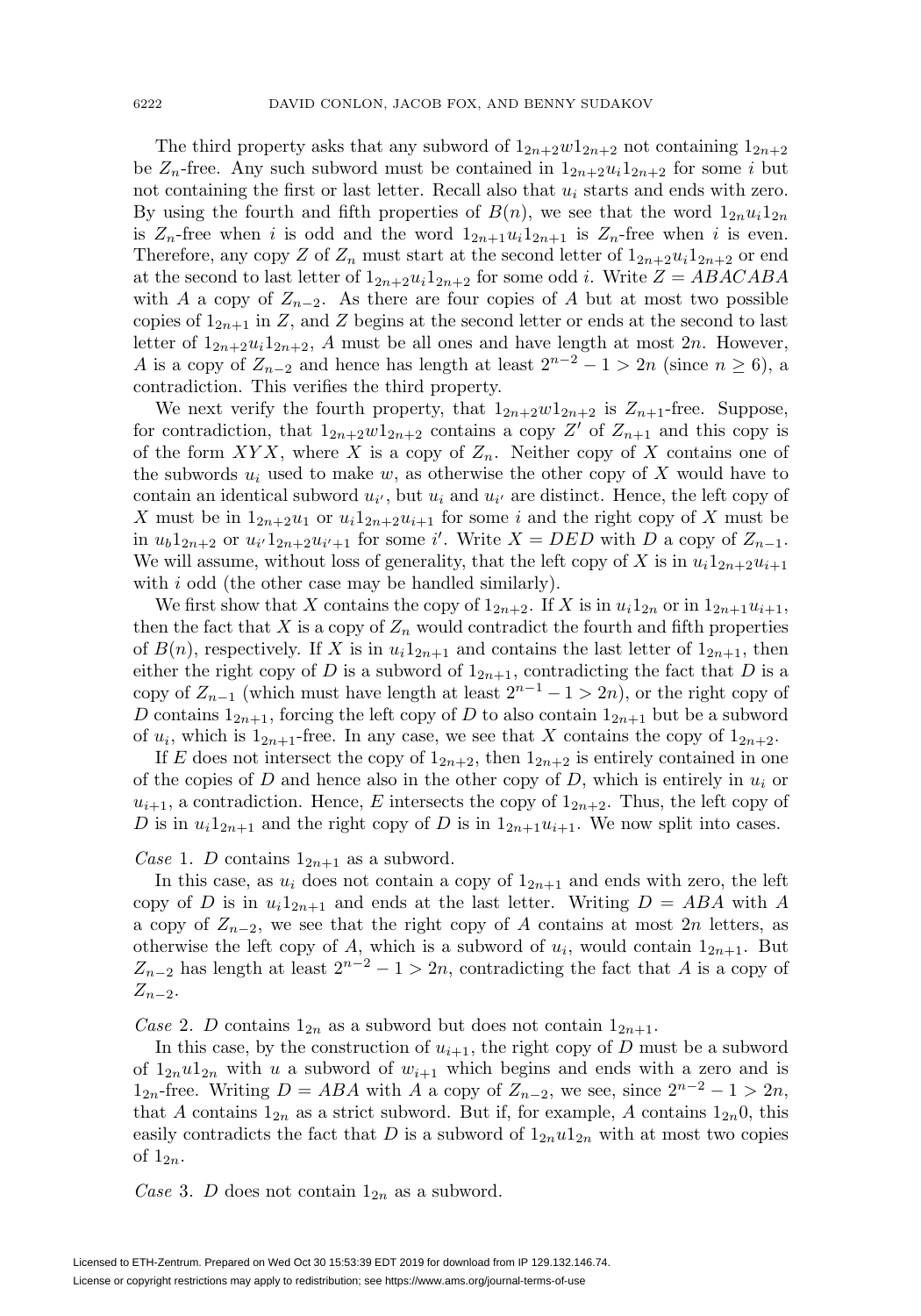In this case, considering the left copy of D, by the third property of  $B(n)$ , D is  $Z_{n-1}$ -free, contradicting that D is a copy of  $Z_{n-1}$ . This completes the verification of the fourth property of  $B(n+1)$ .

Finally, we need to verify the fifth property. This says that if  $w'$  is obtained from w by adding a one to each copy of  $1_{2n+2}$  in w, then  $1_{2n+3}w'1_{2n+3}$  is  $Z_{n+1}$ -free. The proof of this is almost identical to the proof of the fourth property, but we include it for completeness.

Suppose, for contradiction, that there is a copy Z' of  $Z_{n+1}$  in  $1_{2n+3}w'1_{2n+3}$ and this copy is of the form  $XYX$ , where X is a copy of  $Z_n$ . Note that while creating  $w'$  we did not change any of the words  $u_i$ , since they start and end with zero and contain no copy of  $1_{2n+2}$  by the second property of  $B(n)$ . Neither copy of X contains a  $u_i$  used to make w, as otherwise the other copy of X would have to contain an identical subword  $u_{i'}$ , but  $u_i$  and  $u_{i'}$  are distinct. Hence, the left copy of X must be in  $1_{2n+3}u_1$  or  $u_i1_{2n+3}u_{i+1}$  for some i and the right copy of X must be in  $u_b 1_{2n+3}$  or  $u_{i'} 1_{2n+3} u_{i'+1}$  for some i'. Write  $X = DED$  with D a copy of  $Z_{n-1}$ . We will assume, without loss of generality, that the left copy of X is in  $u_i 1_{2n+3}u_{i+1}$ with  $i$  odd (the other case may be handled similarly).

We first show that X contains the copy of  $1_{2n+3}$ . If X is a subword of  $u_i 1_{2n}$ , then the fact that X is a copy of  $Z_n$  contradicts the fourth property of  $B(n)$ . If X is a subword of  $1_{2n+1}u_{i+1}$ , then the fact that X is a copy of  $Z_n$  contradicts the fifth property of  $B(n)$ . If X is in  $u_1 1_{2n+2}$  and contains one of the last two letters, then either the right copy of D is a subword of  $1_{2n+2}$ , contradicting the fact that D is a copy of  $Z_{n-1}$  (which must have length at least  $2^{n-1} - 1 > 2n + 2$ ), or the right copy of D contains  $1_{2n+1}$ , forcing the left copy of D to also contain  $1_{2n+1}$ but be a subword of  $u_i$ , which is  $1_{2n+1}$ -free. If X is in  $1_{2n+2}u_{i+1}$  and contains the first letter of  $1_{2n+2}$ , then either the left copy of D is a subword of  $1_{2n+2}$ , again a contradiction, or the left copy of D contains  $1_{2n+2}$ , forcing the right copy of D to also contain  $1_{2n+2}$  but be a subword of  $u_{i+1}$ , which is  $1_{2n+2}$ -free. In any case, we see that X contains the copy of  $1_{2n+3}$ .

If E does not intersect the copy of  $1_{2n+3}$ , then  $1_{2n+3}$  is entirely contained in one of the copies of D and hence also in the other copy of D, which is entirely in  $u_i$  or  $u_{i+1}$ , a contradiction. Hence, E intersects the copy of  $1_{2n+3}$ . Thus, the left copy of D is in  $u_1 1_{2n+2}$  and the right copy of D is in  $1_{2n+2}u_{i+1}$ . We again split into cases.

Case 1. D contains  $1_{2n+1}$  as a subword.

In this case, as  $u_i$  does not contain a copy of  $1_{2n+1}$ , the left copy of D is in  $u_i1_{2n+2}$  and ends at one of the last two letters. Writing  $D = ABA$  with A a copy of  $Z_{n-2}$ , we see that the right copy of A contains at most 2n letters, as otherwise the left copy of A, which is a subword of  $u_i$ , would contain  $1_{2n+1}$ . But  $Z_{n-2}$  has length at least  $2^{n-2} - 1 > 2n$ , contradicting the fact that A is a copy of  $Z_{n-2}$ .

Case 2. D contains  $1_{2n}$  as a subword but does not contain  $1_{2n+1}$ .

In this case, by the construction of  $u_{i+1}$ , the right copy of D must be a subword of  $1_{2n}u1_{2n}$  with u a subword of  $w_{i+1}$  which begins and ends with a zero and is  $1_{2n}$ -free. Writing  $D = ABA$  with A a copy of  $Z_{n-2}$ , we see, since  $2^{n-2} - 1 > 2n$ , that A contains  $1_{2n}$  as a strict subword. But if, for example, A contains  $01_{2n}$ , this easily contradicts the fact that D is a subword of  $1_{2n}u1_{2n}$  with at most two copies of  $1_{2n}$ .

Case 3. D does not contain  $1_{2n}$  as a subword.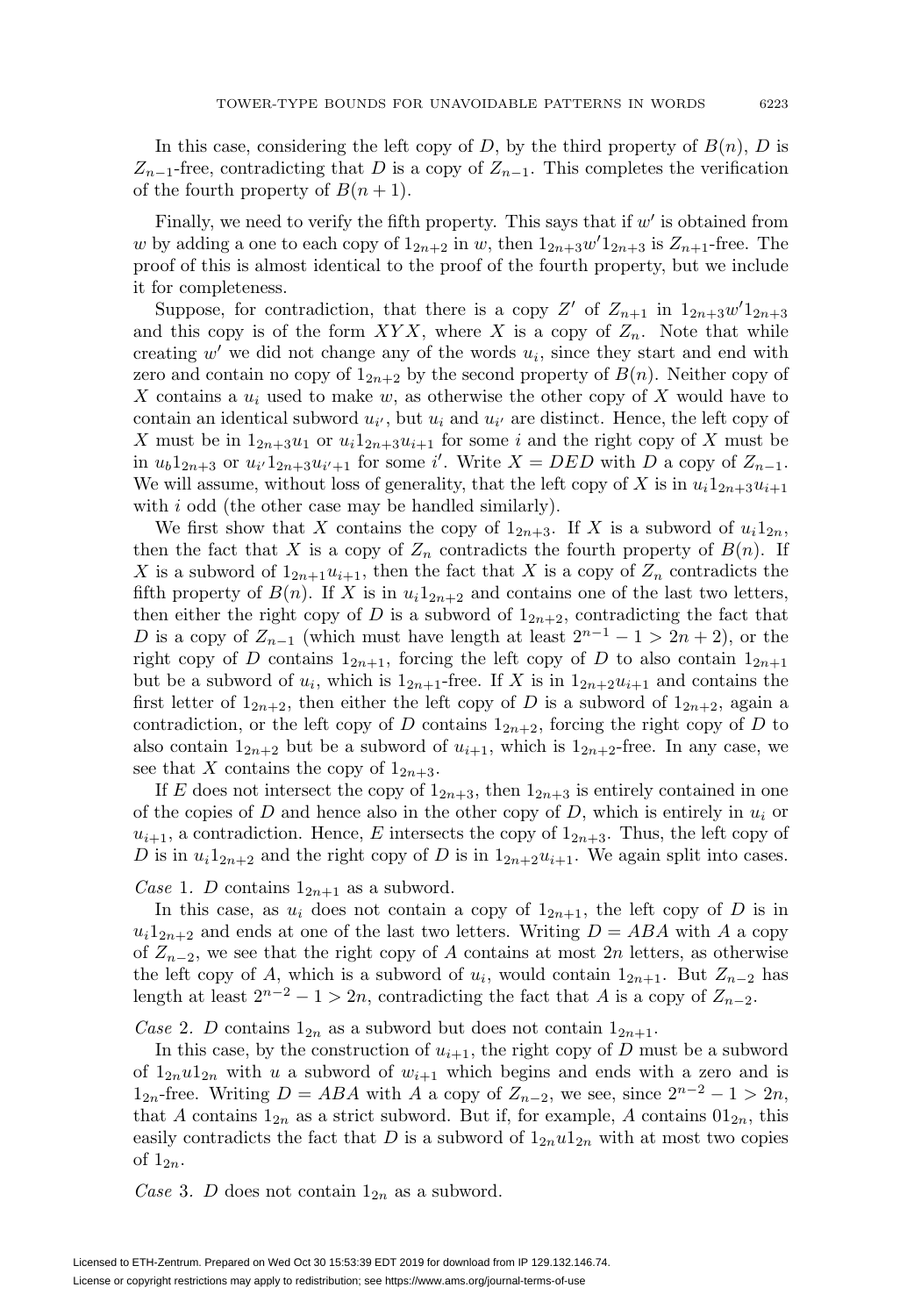In this case, considering the left copy of D, by the third property of  $B(n)$ , D is  $Z_{n-1}$ -free, contradicting that D is a copy of  $Z_{n-1}$ . We have, therefore, verified the fifth property of  $B(n + 1)$ , completing the proof of the lemma.  $\Box$ 

We round off the section by proving Theorem [1.2,](#page-2-0) which states that there are binary words avoiding  $Z_n$  of length at least a tower of twos of height  $n-4$ , that is,

$$
f(n,2) \geq 2^2 \int_{n-4}^2
$$

Proof of Theorem [1.2](#page-2-0). We will begin by proving inductively that

$$
|B(n)| \geq 2^2 \int_{n-3}^2
$$

for all  $n \geq 6$ . For the base case, note that  $|B(6)| \geq 2^4 = 2^{2^2}$  as all binary words of length 6 beginning and ending with a zero have the five desired properties. For the induction step, we use Lemma [4.2](#page-8-0) to conclude that

$$
|B(n+1)| \ge |B(n)|! \ge 2^{|B(n)|}
$$

for  $|B(n)| \geq 4$ , which easily gives the required result. To complete the proof of the theorem, we simply note that since all the words in  $B(n)$  have the same length, their common length must be at least  $log_2 |B(n)|$ .

## 5. DETERMINING  $f(3,q)$  UP TO A CONSTANT FACTOR

<span id="page-11-0"></span>In this section, we prove Theorem [1.3,](#page-2-1) which determines the value of  $f(3, q)$  up to an absolute constant. We begin by proving the upper bound. In the proof, we will say that an interval is constant if only one letter appears in that interval.

# **Theorem 5.1.** For  $q > 3$ ,  $f(3, q) < 3e^{1/2}2^qq!$

*Proof.* Let  $w = a_1 a_2 \ldots a_n$  be a word of length n over a q-letter alphabet which does not contain  $Z_3$ . Observe that there are no two intervals of length 3 in w which are disjoint, nonconsecutive, and constant with respect to a given letter, as otherwise  $w$ contains  $Z_3$ . For each letter in our alphabet, if there is a constant interval of length 3 in that letter, we delete this interval and one of the letters immediately before or after it so that no constant intervals of length 3 in that letter remain. This process deletes at most q intervals of length at most 4, leaving  $q + 1$  disjoint intervals of w of total length at least  $n - 4q$  with the property that each such interval J has no constant word of length 3.

If such an interval has two consecutive letters that are identical, replace it by a single instance of the same letter to obtain a new word  $w'$  on a reduced interval J'. The word w' has no two consecutive identical letters and  $|J'| \geq |J|/2$ . By the pigeonhole principle, each interval of length  $q + 1$  in J' contains a copy of  $Z_2$ , and hence a minimal copy of  $Z_2$ . Each minimal copy of  $Z_2$  in  $J'$  consists of an interval [i, j] with  $i + 2 \leq j \leq i + q$ , where, for  $i \leq k < l \leq j$ , we have  $a_k = a_l$  if and only if  $k = i$  and  $l = j$ . The length of such a minimal copy of  $Z_2$  is  $j - i + 1$  and it contains j – i distinct letters. The number of intervals of length  $q + 1$  in J' is  $\max(|J'|-q,0)$ . Let m be the total number of such intervals of length  $q+1$  taken over all of the at most  $q + 1$  intervals J'. Then

$$
m \ge \frac{n-4q}{2} - q \cdot (q+1) = \frac{n}{2} - q^2 - 3q.
$$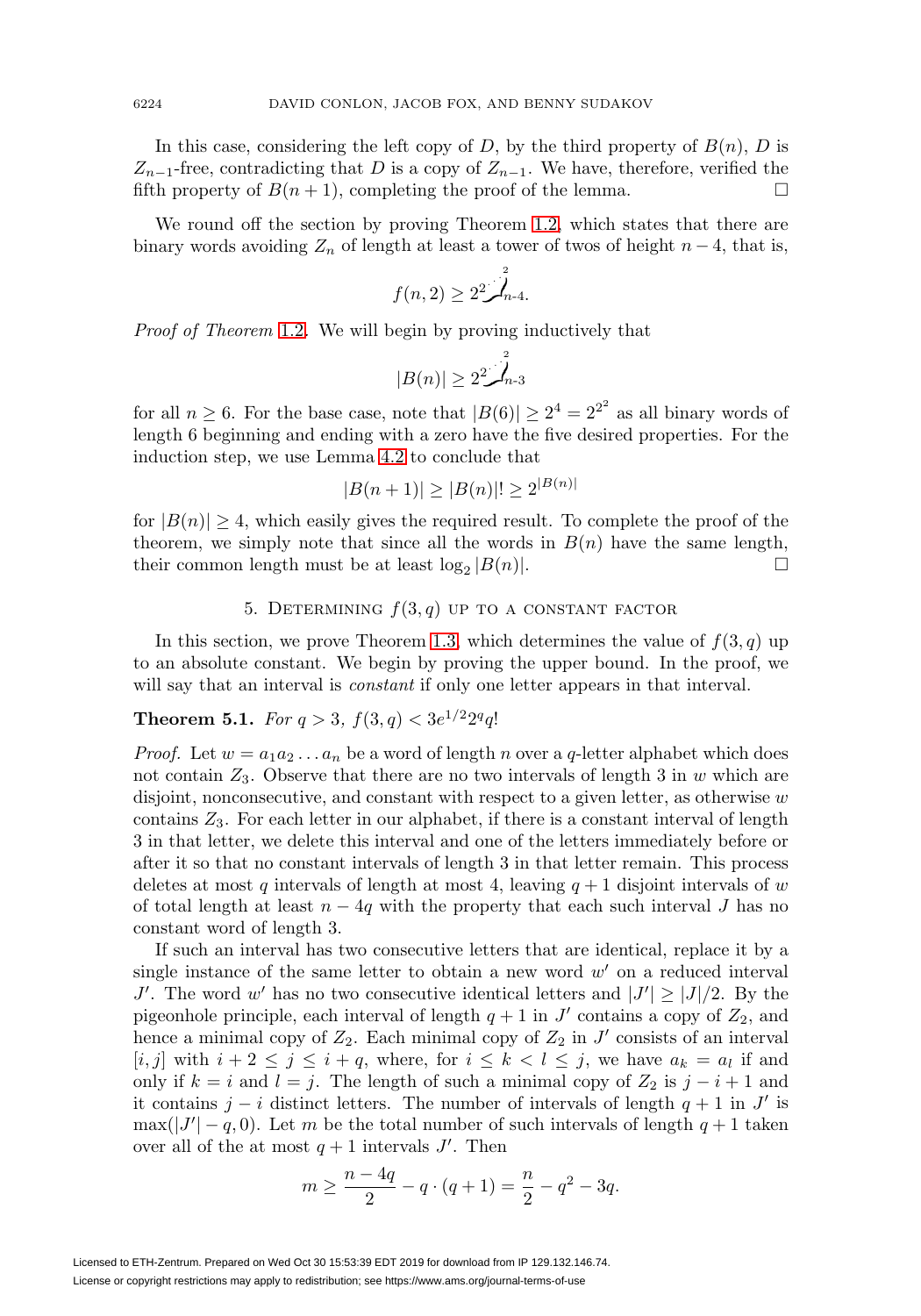Note that each minimal copy of  $Z_2$  in J' comes from a minimal copy of  $Z_2$  in J, with each internal letter  $x$  either originally coming from  $x$  or  $xx$ . Thus, each minimal copy of  $Z_2$  of length s in some J' comes from one of  $2^{s-2}$  possible minimal copies of  $Z_2$  in w. Note also that in the intervals of w, we cannot have three copies of the same minimal  $Z_2$ , as otherwise the first and last copy of  $Z_2$  would be disjoint and separated by at least one letter, giving rise to a copy of  $Z_3$ . By the pigeonhole principle, if we get the same minimal copy of  $Z_2$  in the reduced intervals more than  $2^{s-1}$  times, then we get three identical minimal copies of  $Z_2$  in the original word w, giving a copy of  $Z_3$ , a contradiction. Let  $r_s$  be the number of minimal copies of  $Z_2$ of length s we get in total across the reduced intervals. As there are  $q!/(q-s+1)!$ possible minimal copies of  $Z_2$  of length s with no two consecutive letters equal, we have  $r_s \leq 2^{s-1}q!/(q-s+1)!$ . Also, each copy of  $Z_2$  of length s is in at most  $q+2-s$ intervals of length  $q + 1$ . Hence,

$$
m \leq \sum_{s=3}^{q+1} (q+2-s)r_s \leq \sum_{s=3}^{q+1} (q+2-s)2^{s-1}q!/(q-s+1)!
$$
  
\n
$$
= \sum_{t=0}^{q-2} (t+1)2^{-t}t!^{-1}2^q q!
$$
  
\n
$$
= 2^q q! \sum_{t=0}^{\infty} (t+1)2^{-t}t!^{-1} - \sum_{t=q-1}^{\infty} (t+1)2^{-t}t!^{-1}2^q q!
$$
  
\n
$$
= \frac{3}{2}e^{1/2}2^q q! - \sum_{t=q-1}^{\infty} (t+1)2^{-t}t!^{-1}2^q q!
$$
  
\n
$$
< \frac{3}{2}e^{1/2}2^q q! - ((q-1)+1)2^{-(q-1)}(q-1)!^{-1}2^q q! = \frac{3}{2}e^{1/2}2^q q! - 2q^2,
$$

where the first equality follows by letting  $t = q + 1 - s$ . Comparing the upper and lower bounds for m, we get  $n \leq 3e^{1/2}2^qq! - 2q^2 + 6q$ . Hence,  $f(3, q) < 3e^{1/2}2^qq!$  for  $q > 3$ .

With some additional work, one can improve the upper bound in this theorem by an asymptotic factor of 2/3. In the proof described above, we obtained the interval  $J'$  from  $J$  by collapsing any instances of  $xx$  to  $x$ . In the worst case, where every letter appears twice, this may cause our interval to shrink by a factor of  $1/2$ . However, by being more careful, one can get a bound which reflects the fact that one typically needs to collapse adjacent letters only half the time. We suspect that the bound which results from applying this idea may be optimal.

**Question 5.1.** Prove or disprove that

$$
f(3,q) = (2e^{1/2} + o(1))2^q q!
$$

We next present a lower bound construction, drawing on ideas used in the construction of de Bruijn sequences (see, for example, [\[4\]](#page-16-3) or [\[9\]](#page-16-12)), which gives  $f(3, q) > 2q! + q - 1$ . This bound is off from the actual value by a factor  $\Theta(2^q)$ , but, as we will see below, may be modified to recover this missing factor.

Say that a word over a q-letter alphabet has property  $P$  if any two instances of the same letter have distance at least  $q - 1$  and all intervals of length q are distinct. It is easy to check that any word with property  $P$  avoids the Zimin word  $Z_3$ . Indeed, if there is a copy xyxzyx of  $Z_3$  of minimal length, then the x consists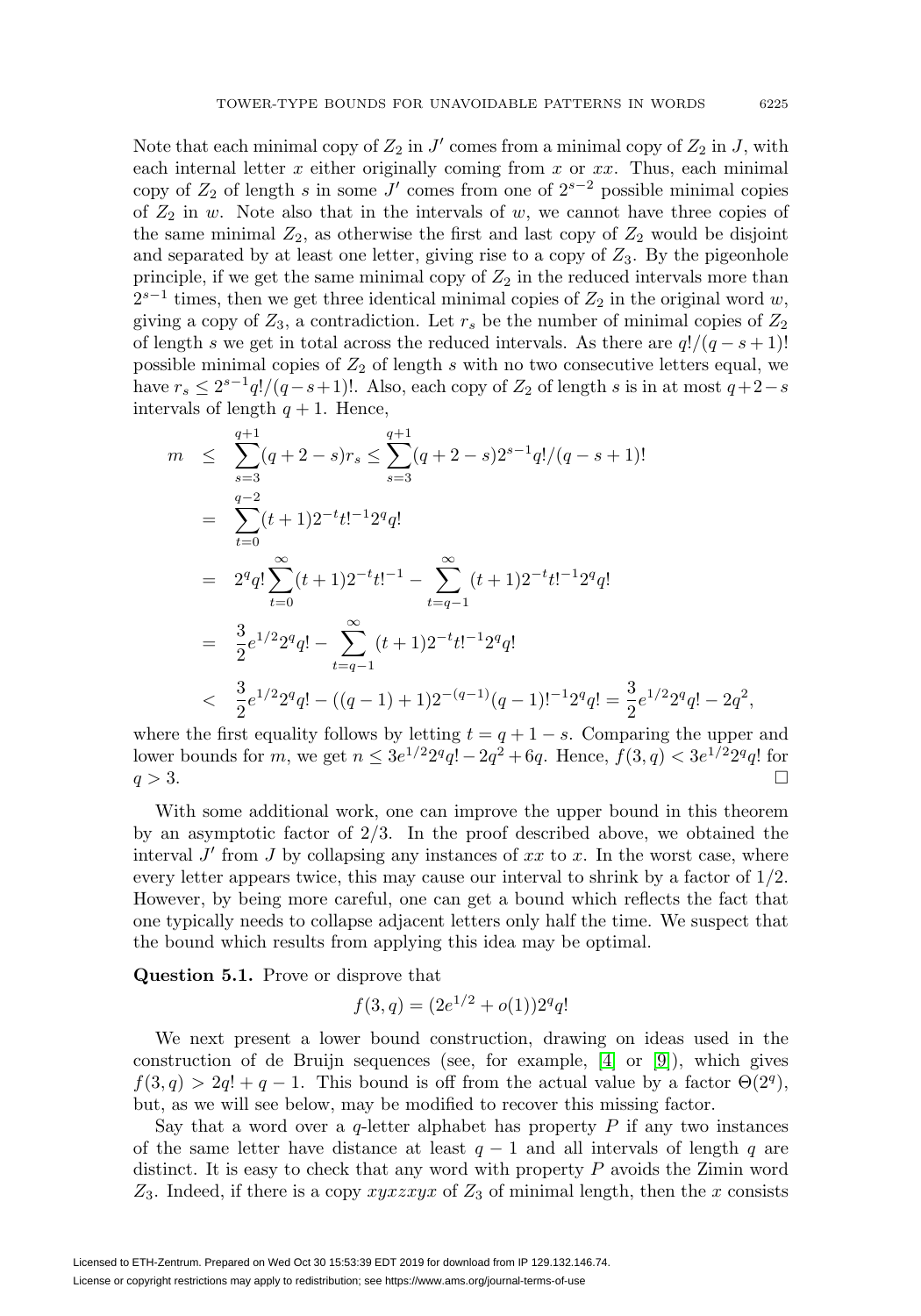of a single letter. Then y has to consist of at least  $q-2$  letters as any two instances of x are at distance at least  $q - 1$ . As we get xyx twice, this implies that there are two identical intervals of length q, contradicting property P.

We next prove that the length of the longest word with property P is  $2q! + q - 1$ and hence  $f(3, q) > 2q! + q - 1$ . Indeed, it suffices to construct a word with property P of length  $2q! + q - 1$  as any such word contains each of the  $2q!$  possible intervals of length  $q$  exactly once and by the pigeonhole principle it follows that this is the longest possible length of such a word.

Construct a directed graph D on the q! words of length  $q - 1$  over a q-letter alphabet that have distinct letters, where an edge is directed from vertex  $u$  to vertex v if the last  $q - 2$  letters of u are the first  $q - 2$  letters of v. Each vertex of this directed graph has indegree 2 and outdegree 2. Thus, D has 2q! edges. We claim that this directed graph is strongly connected, that is, it is possible to follow a directed path from any vertex to any other vertex.

<span id="page-13-0"></span>*Claim* 5.1. The directed graph  $D$  is strongly connected.

*Proof.* It suffices to show that there is a walk in  $D$  from any vertex  $u$  to any other vertex v. By symmetry in the letters, we can assume u is the word  $12 \cdots (q-1)$ . For vertices v which correspond to a permutation of  $\{1, 2, \ldots, q-1\}$ , it will suffice to be able to get to any adjacent transposition of u, since adjacent transpositions generate the group of permutations. Thus, we simply need to get from  $u = 12 \cdots (q-1)$  to  $v = 12 \cdots (i+1)i \cdots (q-1)$ , which is the same as u except i and  $i+1$  have switched places. We can do this by considering the word formed by concatenating u, then the single letter q, and then v. By considering successive intervals of length  $q - 1$ from this word of length  $2q-1$ , we find a walk of length q from u to v in D. We also need to show how to get from the word  $u = 12 \dots (q - 1)$  to another word v which doesn't have the same set of  $q-1$  letters. Suppose, therefore, that v has letter q and does not have letter i. Since we can get from any vertex to any permutation of its letters, we can assume v is the same as u but with i replaced by q. But, by concatenating u and v, we have a walk from u to v in D of length  $q-1$ , completing the proof.  $\Box$  $\Box$ 

As the directed graph has equal indegree and outdegree at each vertex and is strongly connected, it is Eulerian, that is, there exists an Eulerian tour covering all the edges. If we form a word by starting with the word of the first vertex and adding one letter at a time for each edge as we walk along the Eulerian tour, this gives a word of the desired length with property P.

We now improve this argument to give a bound which is within a constant factor of the upper bound.

# **Theorem 5.2.** For  $q \ge 5$ ,  $f(3,q) > \frac{3}{4}2^q q! + 2q - 4$ .

*Proof.* Consider the directed graph G on  $2^{q-3}q!$  vertices, where each vertex is formed from a word of length  $q - 1$  with distinct letters by replacing each internal letter  $x$  with  $x$  or  $xx$ . Notice that the vertices are words of length somewhere between  $q - 1$  and  $2q - 4$ . We place an edge from vertex u to vertex v if the last  $q - 2$  distinct letters of u is the same as the first  $q - 2$  distinct letters from v (this is without repetition of letters) and the subword of  $u$  starting at the third distinct letter of  $u$  and ending at the second to last letter of  $u$  is the same as the subword of v consisting of its second letter to its third to last distinct letter (this is with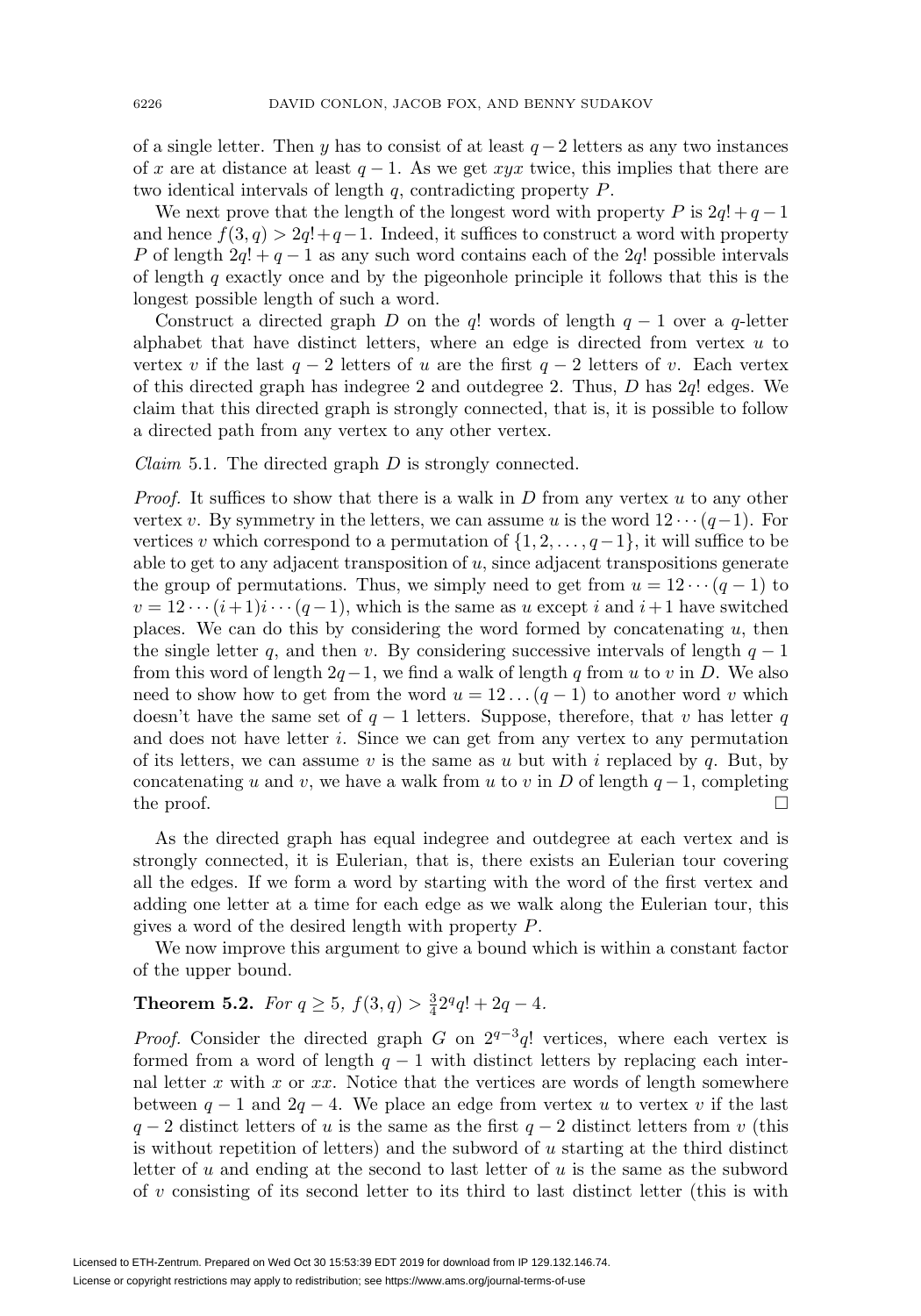repetition of letters). For example, if  $q = 5$  with alphabet  $\{a, b, c, d, e\}$ , then the outneighbors of vertex abbccd are bccde, bccdde, bccda, and bccdda. Each vertex of the directed graph  $G$  has indegree 4 and outdegree 4, so the number of edges of  $G$ is  $4 \cdot 2^{q-3}q! = 2^{q-1}q!$ .

A slight modification of Claim [5.1](#page-13-0) shows that this directed graph is strongly connected. Indeed, the only substantial difference is that we also need to be able to get from one vertex v to the vertex v' which is the same word as v except a single internal letter x that appears by itself in v is replaced by  $xx$  or vice versa. But, by concatenating v and  $v'$ , we get a walk in our directed graph from v to  $v'$ of length  $q - 1$ . As the directed graph is strongly connected and each vertex has equal indegree and outdegree, it is Eulerian, and there is an Eulerian tour starting with a longest vertex (which corresponds to using each of the  $q-3$  internal letters twice) covering all of the edges. This Eulerian tour gives rise to a word of the desired length that avoids  $Z_3$ . Indeed, it avoids  $Z_3$  as otherwise we would have two identical copies of  $Z_2$ , each giving rise to the same edges of G in the Eulerian tour, contradicting the fact that each edge is used exactly once. Furthermore, each vertex has two outgoing edges which add one letter to the end of the word and two outgoing edges which add two letters to the end of the word. This gives an average of 1.5 letters per edge, after the initial vertex of  $2q - 4$  letters, giving a total length of  $1.5 \cdot 2^{q-1}q! + 2q - 4 = 3 \cdot 2^{q-2}q! + 2q - 4.$  $\Box$ 

## 6. Concluding remarks

**Explicit constructions for**  $f(3,q)$ . Our first proof that  $f(3,q) \geq q^{q-o(q)}$  is nonconstructive, relying upon an application of the Lovász local lemma. However, our second proof, discussed in Section [5](#page-11-0) and giving a bound which is tight to within a constant factor, can be made algorithmic, constructing the required  $Z_3$ -free word in time polynomial in its length. Indeed, this proof boils down to constructing an Eulerian tour in an Eulerian directed graph and it is well known that this can be done efficiently.

Another, stronger notion of explicitness asks that each letter of the word can be computed in time polynomial in q. We describe below another construction of a word of length  $q^{q-o(q)}$  which is Z<sub>3</sub>-free and explicit in this sense. This construction is similar to the random construction used in the proof of Theorem [3.1,](#page-4-2) except that the permutation of  $L_j$  used on the interval  $I_{it+j}$  is now defined explicitly instead of randomly.

Split the alphabet arbitrarily into  $t = \log q$  parts  $L_1, L_2, \ldots, L_t$ , each of size  $S = \frac{q}{\log q}$ . Let  $p_1, \ldots, p_t$  denote the first t primes and  $r_j = S! - p_j$  for  $1 \leq j \leq t$ . Writing  $R = S!$ , we have  $R > r_1 > r_2 > \ldots > r_t = R-o(R)$  and each pair  $r_i, r_j$  with  $i > j$  is relatively prime. We construct a word of length  $N = tS \prod_{i=2}^{t} r_j = q^{q - o(q)}$ , consisting of  $N/S$  intervals  $I_k$  of length S. For  $1 \leq j \leq t$ , delete the lexicographic last  $p_j$  permutations of  $L_j$ , keeping the remaining  $r_j = S! - p_j$  permutations of  $L_j$ . With period  $r_j$ , we use these  $r_j$  permutations in lexicographic order to fill the intervals  $I_{it+j}$ . For this word to contain a copy of  $Z_3$ , it must contain two identical subwords, each consisting of  $t-1$  consecutive intervals  $I_k$  of length S. But then the difference in their indices must be t times a multiple of  $r_i$  for  $t-1$  values of  $j \in [t]$ . Since the  $r_j$  are relatively prime, the difference of the indices must therefore be a multiple of  $t \prod_{j \in [t] \setminus \{i\}} r_j \geq t \prod_{j=2}^t r_j$ . However, as the number of intervals is at most  $t \prod_{j=2}^{t} r_j$ , there cannot be two such intervals, and we are done.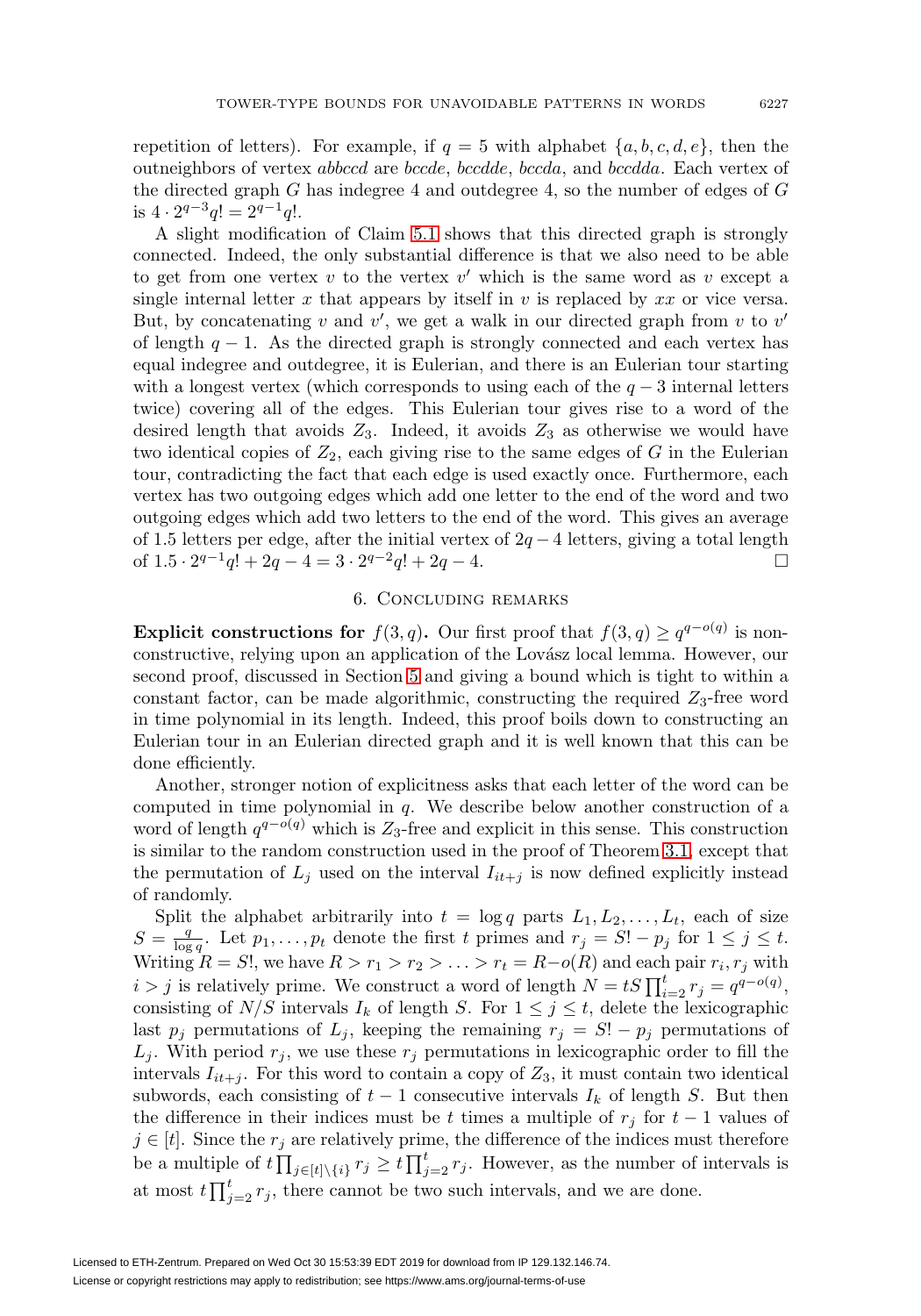**Random words.** For n fixed and q tending to infinity, it is possible to show that the threshold length for the appearance of  $Z_n$  in a random word over an alphabet of size q is  $q^{2^{n-1}-(n+1)/2}$ . For example, over the English alphabet, with  $q=26$ , we will likely find a copy of  $Z_3$  in a random word of length 1000 but the minimum word length needed to guarantee a copy is about  $10^{34}$ . The proof, which we sketch below, is similar to the birthday paradox. This is easiest to see when  $n = 2$ , as we are simply looking for a word with repeated letters (with the slight caveat that we don't want these letters to be adjacent).

To prove the upper bound, we estimate the number of copies of  $Z_{n-1}$  where each word is a single letter. The length of each such copy of  $Z_{n-1}$  is  $2^{n-1} - 1$  and, as there are  $n-1$  variables  $x_i$ , we see that the probability a random word of length  $2^{n-1}-1$  is a copy of  $Z_{n-1}$  is  $q^{(n-1)-(2^{n-1}-1)}$ . Therefore, if we take a random word of length N, we expect roughly  $Nq^{(n-1)-(2^{n-1}-1)}$  such copies of  $Z_{n-1}$ . Furthermore, the number of copies will be concentrated around this value and almost all of them will be disjoint and separated by at least one letter. We have  $D = q^{n-1}$  possible copies of  $Z_{n-1}$  of this type (for comparison to the birthday paradox, think of D as the number of days in a year) and once we get about  $D^{1/2} = q^{(n-1)/2}$  of these short copies of  $Z_{n-1}$ , we will likely get two that are the same, giving a copy of  $Z_n$ . So we want N with  $Nq^{(n-1)-(2^{n-1}-1)} = D^{1/2} = q^{(n-1)/2}$  and, hence,  $N = q^{2^{n-1}-(n+1)/2}$ .

The lower bound is a union bound over all possible  $Z_n$  (most of them are very unlikely, as the  $Z_{n-1}$  are so long that getting repeats of the same long word is incredibly unlikely). In fact, there is even a hitting time result (think of building a word one letter at a time here, adding letters at the end) saying that  $Z_n$  almost surely appears at the same time when you first find two identical copies of  $Z_{n-1}$ , each of length  $2^{n-1} - 1$ .

 $q$ -unavoidability. Recall that a pattern  $P$  is  $q$ -unavoidable if every sufficiently long word over a q-letter alphabet contains a copy of P. Though the results of Zimin and Bean, Ehrenfeucht, and McNulty completely determine those patterns which are  $q$ -unavoidable for all  $q$ , much less is known about the patterns which are q-unavoidable for some q. In particular, given q, one may ask whether there is a pattern which is q-unavoidable but  $(q+1)$ -avoidable. Words with this property are known for  $q = 2, 3$ , and 4, but it is an open problem to construct such words for  $q \geq 5$ . To give some indication of the difficulty, we note that the pattern constructed by Clark [\[6\]](#page-16-13) which is 4-unavoidable but 5-avoidable is  $P = abvacwbaxbcycdazdcd$ , which admits no obvious generalisation. In light of such difficulties, we believe that any further progress on understanding those patterns which are q-unavoidable for some but not all  $q$  would be interesting.

## Note added in proof

After this paper was completed, we learned that a variant of our Theorem [1.2](#page-2-0) was obtained simultaneously and independently by Carayol and Göller  $[5]$ . It is also worth noting that the results of Section [3](#page-4-0) give an affirmative answer to a question raised in their paper, namely, whether the probabilistic method can be used to give a tower-type lower bound for the function  $f(n, q)$ .